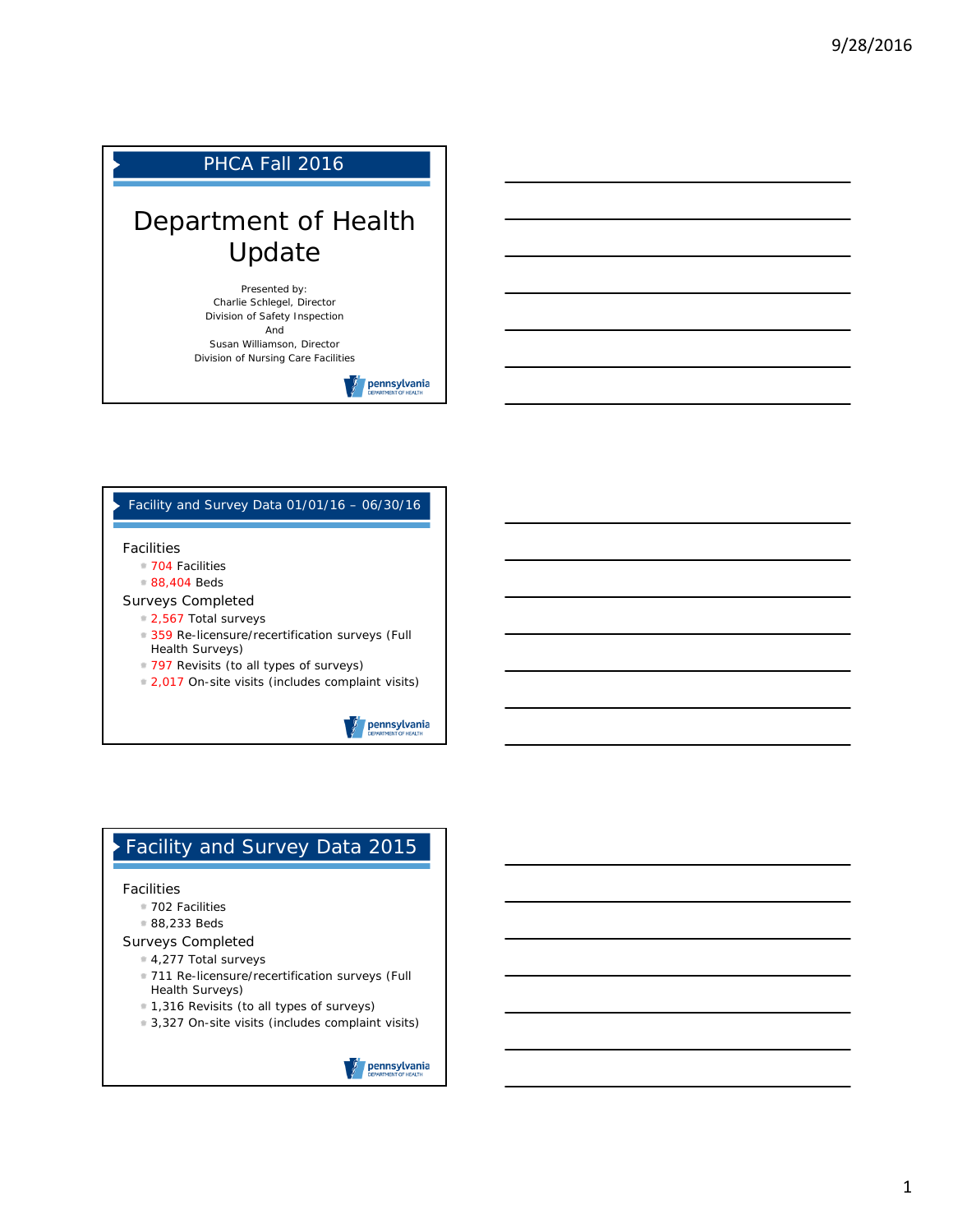# Facility and Survey Data 2014 Facilities 703 Facilities 88,034 Beds Surveys Completed **3,712 Total surveys** 709 Re-licensure/recertification surveys (Full Health Surveys) 1,109 Revisits (to all types of surveys) 2,805 On-site visits (includes complaint visits) **Dennsylvania**

| Surveys with Scope & Severity D & Above |     |                |     |                                      |
|-----------------------------------------|-----|----------------|-----|--------------------------------------|
|                                         |     | 2013 2014 2015 |     | 2016<br>1/1/16<br>through<br>6/30/16 |
| <b>Standard Surveys</b>                 | 651 | 629            | 650 | 331                                  |
| <b>Complaint Surveys</b>                | 390 | 455            | 703 | 481                                  |
| Substandard<br>Quality of Care          | 6   | 1              | 3   | 5                                    |
|                                         |     |                |     | pennsvlvania<br>RTMENT OF HEALTH     |

|          | 01/01/16 - 06/30/16 Frequency of DNCF Visits |
|----------|----------------------------------------------|
|          | Number of Visits % of PA facilities          |
| $20 +$   | 0.00%                                        |
| 10 to 19 | 1.85%                                        |
| 6 to 9   | 11.93%                                       |
| 2 to 5   | 51.70%                                       |
|          | 21.31%                                       |
|          | 13.21%                                       |
|          |                                              |

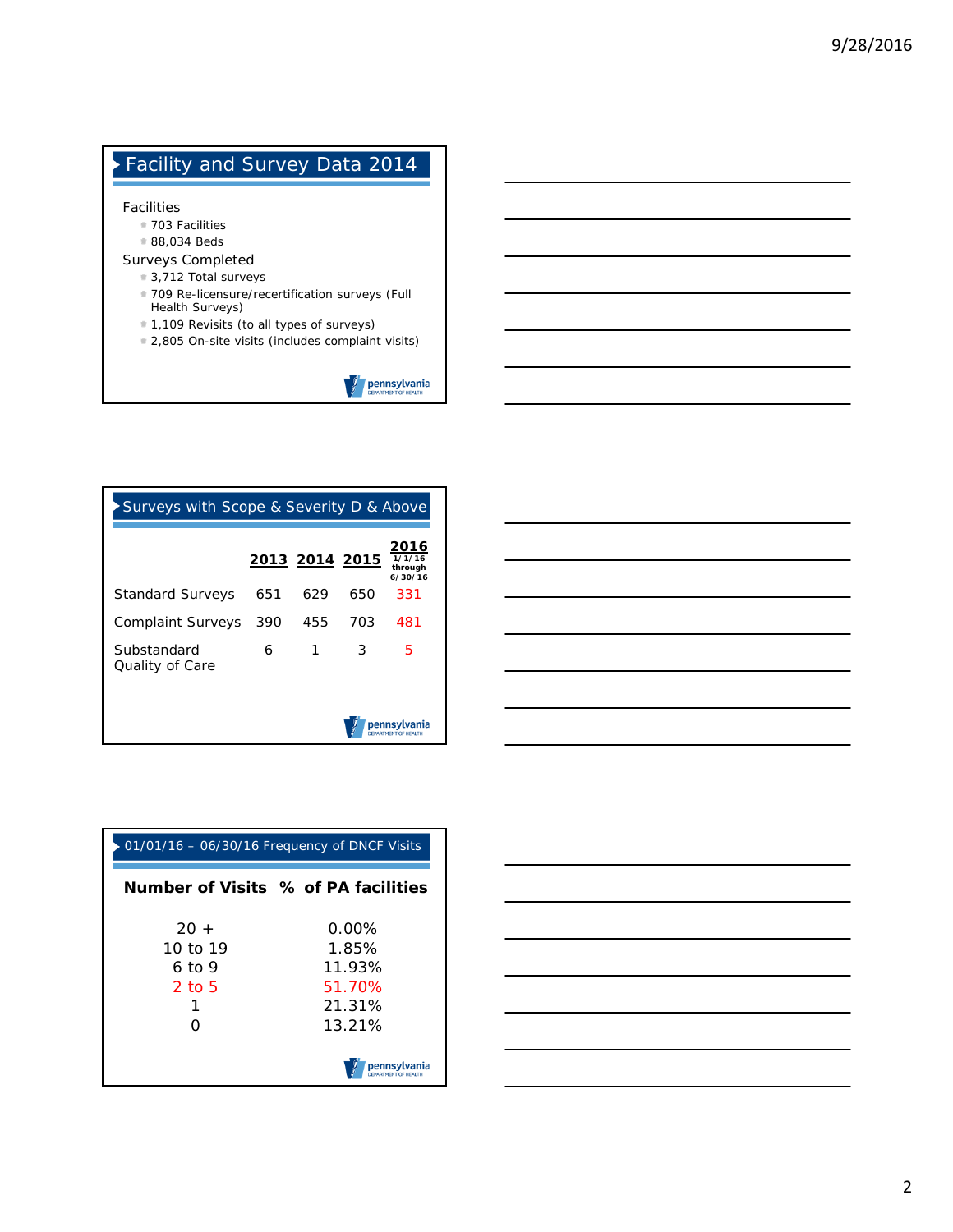| 2015 Frequency of DNCF Visits               |                                                          |
|---------------------------------------------|----------------------------------------------------------|
|                                             | Number of Visits % of PA facilities                      |
| $20 +$<br>10 to 19<br>6 to 9<br>2 to 5<br>Ω | $1.00\%$<br>8.83%<br>21.51%<br>53.85%<br>14.10%<br>በ 71% |
|                                             | pennsylvania                                             |



| 2014 Frequency of DNCF Visits               |                                                       |  |
|---------------------------------------------|-------------------------------------------------------|--|
|                                             | Number of Visits % of PA facilities                   |  |
| $20 +$<br>10 to 19<br>6 to 9<br>2 to 5<br>O | 0.28%<br>5.12%<br>18.35%<br>56.47%<br>18.92%<br>0.85% |  |
|                                             | pennsvlvania                                          |  |

| the control of the control of the |  |  |
|-----------------------------------|--|--|
|                                   |  |  |
|                                   |  |  |
|                                   |  |  |
|                                   |  |  |
|                                   |  |  |
|                                   |  |  |
|                                   |  |  |
| ___                               |  |  |
|                                   |  |  |
|                                   |  |  |
|                                   |  |  |
|                                   |  |  |

| <b>Provisional Licenses Issued</b> |                        |  |
|------------------------------------|------------------------|--|
| • 2007 $-14$                       | • $2012 - 2$           |  |
| • 2008 – 22                        | • 2013 – 2             |  |
| • $2009 - 29$                      | • 2014 – 9             |  |
| • 2010 – 10                        | • $2015 - 19$          |  |
| $\cdot$ 2011 - 18                  | • 2016 $-5$ (1/1-6/30) |  |
|                                    | pennsylvania           |  |

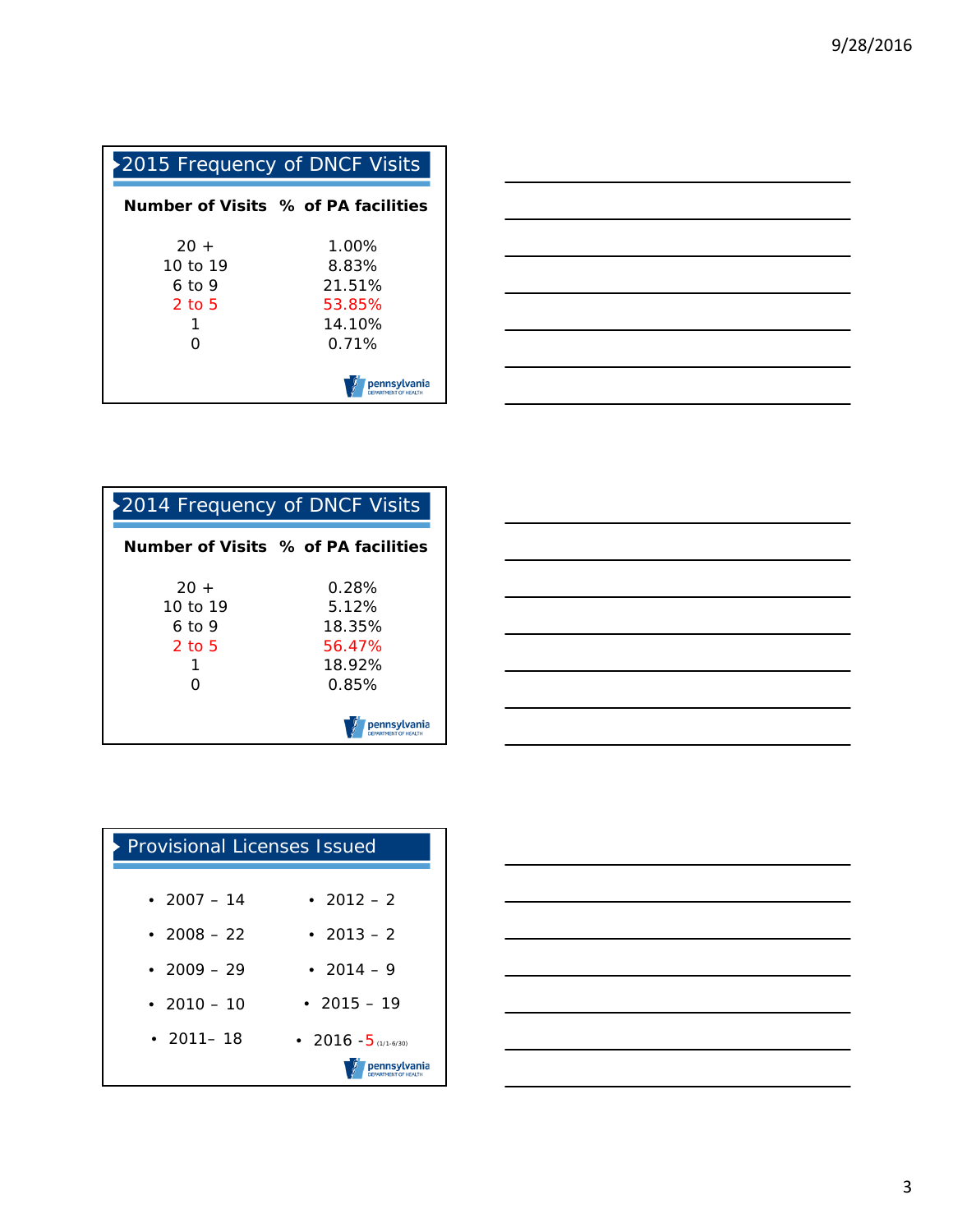| <b>State Actions</b> |                              |      |               |                          |                                |
|----------------------|------------------------------|------|---------------|--------------------------|--------------------------------|
|                      | 2012                         | 2013 | 2014          | 2015                     | 2016<br>$(1/1/16 - 6/30/16)$   |
| $PI/CMP =$           | $\Omega$                     | 1    | 1             | 6                        | 2                              |
| $PIICMP =$           | $\Omega$                     | O    | $\mathcal{P}$ | $\mathcal{P}$            | n                              |
| $PIII/CMP =$         | $\Omega$                     | O    | O             | O                        | n                              |
| $PIV/CMP =$          | O                            | O    | O             | O                        | n                              |
| $P1$ only =          | $\mathcal{P}$                | 1    | 4             | $\overline{7}$           | з                              |
| $PII$ only $=$       | O                            | O    | $\mathcal{P}$ | $\overline{\phantom{a}}$ | n                              |
| PIII only $=$        | $\Omega$                     | O    | $\Omega$      | 1                        | n                              |
| $PIV$ only =         | O                            | O    | O             | 1                        | n                              |
| $Ban =$              | C                            | C    | O             | 1                        | n                              |
| CMP only $=$         | $\Omega$                     | 11   | R             | 23                       | 17                             |
|                      | $PI = Provisional$ Llicense  |      |               |                          | PIII = Provisional III license |
|                      | PIL = Provisional II license |      |               |                          | PIV = Provisional IV license   |
|                      | $Ban = Ban on Admissible$    |      |               |                          | CMP = Civil Monetary Penalty   |
|                      |                              |      |               |                          | pennsvlvania                   |



# 01/01/16 – 06/30/16 Incidents • Total number of incident reports received: 10,974 • Most Frequently reported events: **Transfer to Hospital - 5,064** Abuse – 1,674  $\textdegree$  Other - 1,446 **pennsylvania**

# 2015 Incidents

- Total number of incident reports received: 21,788
- Most Frequently reported events:
	- Transfer to Hospital 10,432
	- Abuse 2,941  $\bullet$  Other  $-2,547$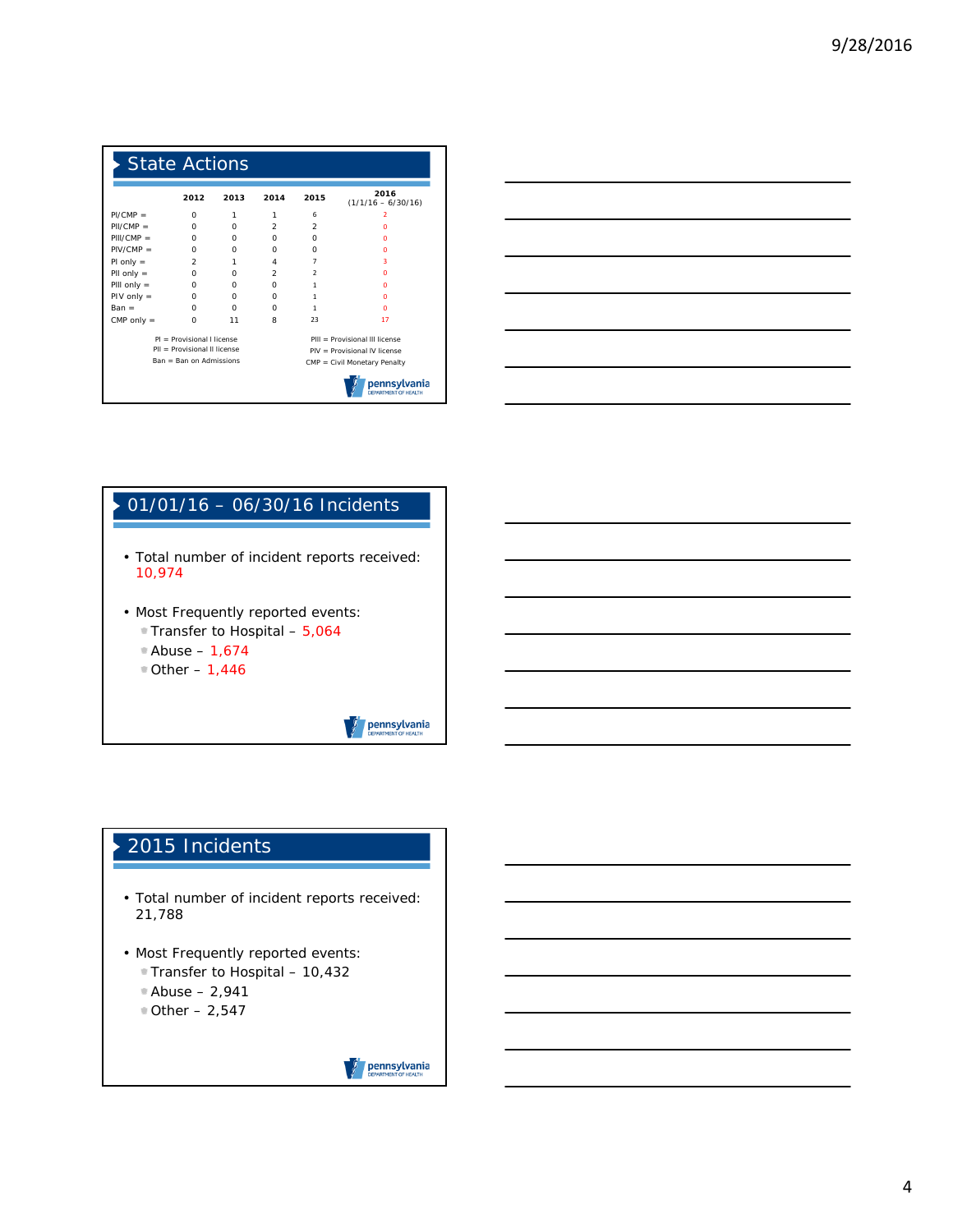# 2014 Incidents

- Total number of incident reports received: 19,411
- Most Frequently reported events:
	- Transfer to Hospital 9,822
	- Abuse 2,375
	- $\textdegree$  Other 2,185

pennsylvania





#### 5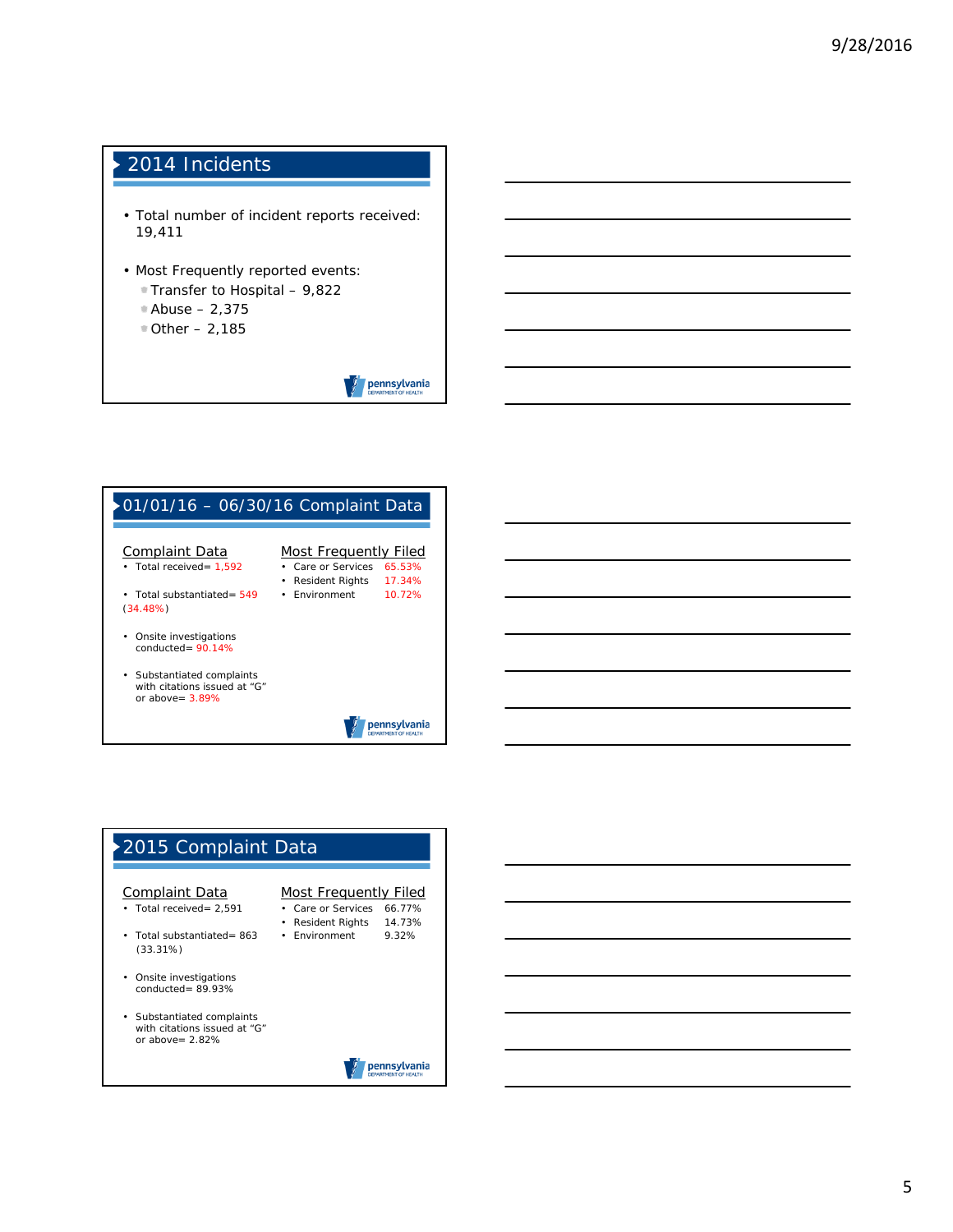



| <b>State IIDR</b>                                                                 |                                             |
|-----------------------------------------------------------------------------------|---------------------------------------------|
|                                                                                   |                                             |
| 2016 (1/1-6/30)<br>21 Tags disputed                                               |                                             |
| 5% deleted (1)                                                                    |                                             |
| 76% upheld (16)                                                                   |                                             |
| 5% revised (1)                                                                    |                                             |
| 14% withdrawn (3)                                                                 |                                             |
| 2015<br>28 Tags disputed<br>21% deleted (6)<br>68% upheld (19)<br>11% revised (3) |                                             |
| 2014                                                                              |                                             |
| 26 Tags disputed                                                                  |                                             |
| 23% deleted (6)                                                                   |                                             |
| 4% revised (1)                                                                    |                                             |
| 73% upheld (19)                                                                   | pennsylvania<br><b>DEPARTMENT OF HEALTH</b> |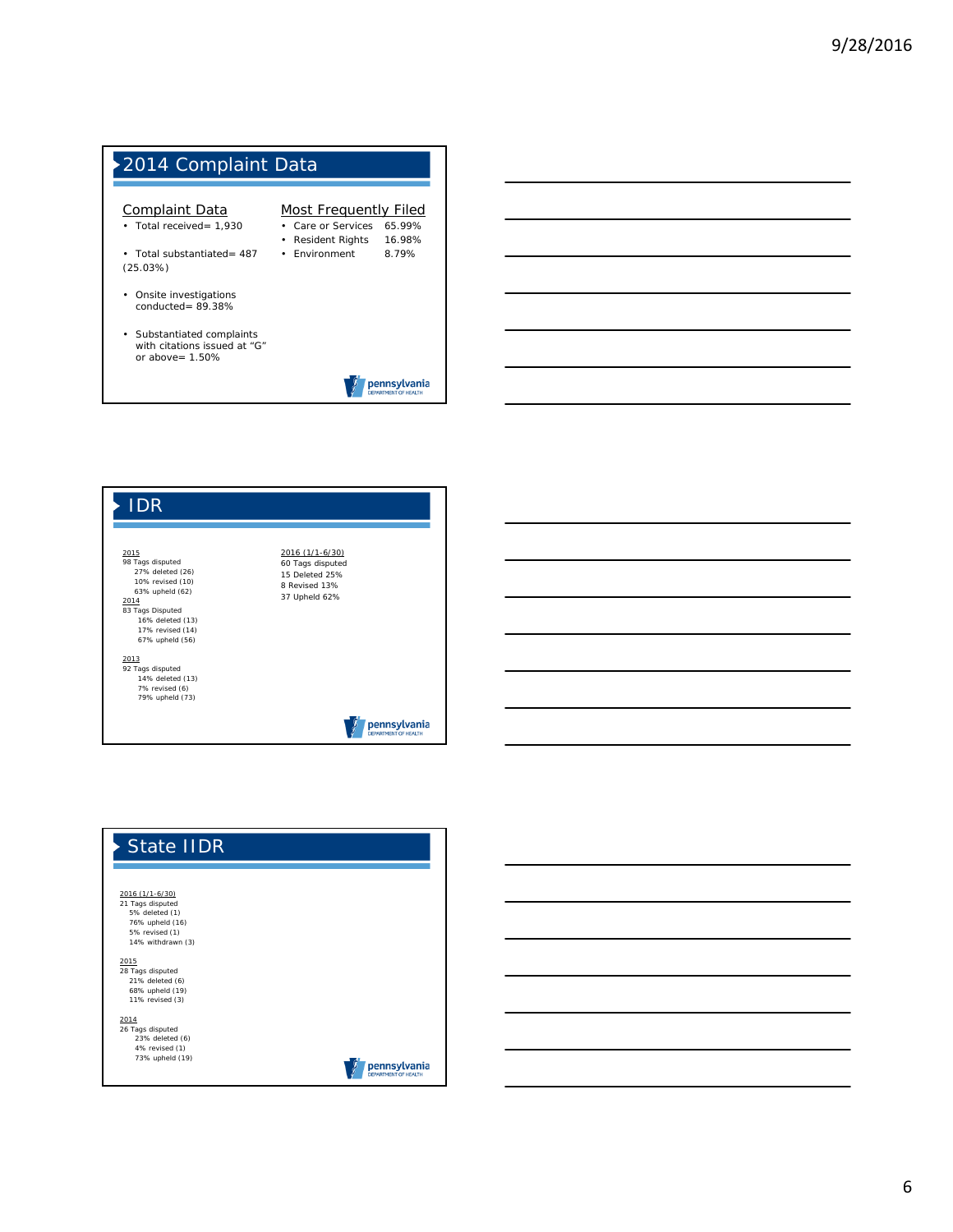





# **Overview** • CMS Adoption of the 2012 Life Safety Code (LSC) and 2012 Health Care Facilities Code (HCFC) • 2000 LSC – 2012 LSC Crosswalk • Major Changes to Referenced NFPA Codes • Building Rehabilitation • CMS Emergency Preparedness Rule • House Bill 264 – Carbon Monoxide Lawpennsylvania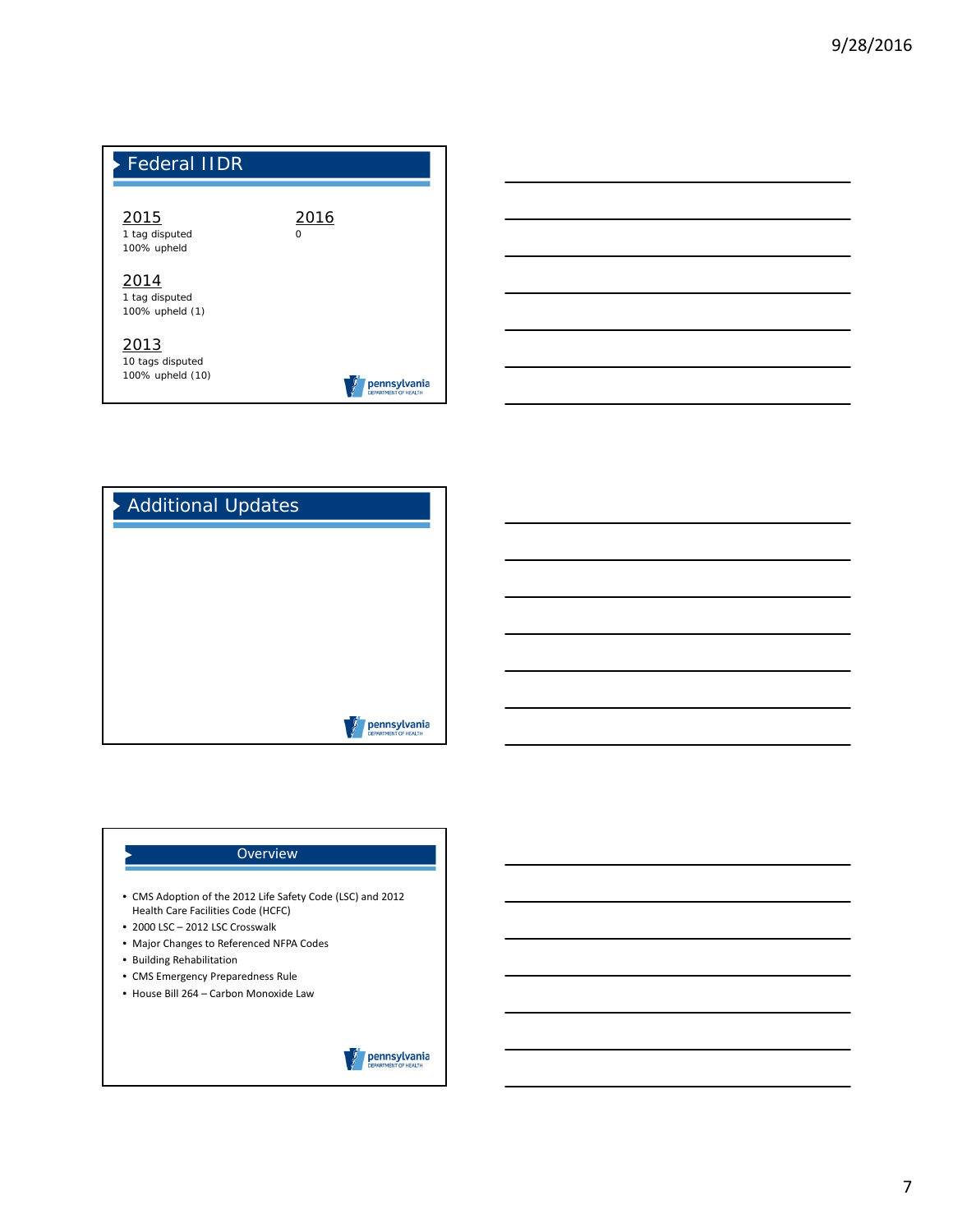- CMS adopted the 2012 LSC and HCFC with an effective date of July 5, 2016
- The 2012 LSC will be replacing the 2000 edition, which has been in use since September 2003
- PADOH state licensure requirements adopted to follow CMS adoption for survey consistency

pennsylvania

#### CMS 2012 LSC Adoption

- What is the importance of the July 5, 2016 effective date:
	- The date determines whether the building component is surveyed as new or existing
	- Those with a plan approval date on or before the effective date are considered existing
	- Those with a plan approval date after the effective date are considered new

# pennsylvania

- Different than the effective date, the implementation date is November 1, 2016
- The implementation date is the date that the state agencies and CMS Regional Offices will begin to complete surveys of health care facilities to the 2012 code requirements
- Between July 5 and November 1, surveys continue to be completed using the 2000 code requirements

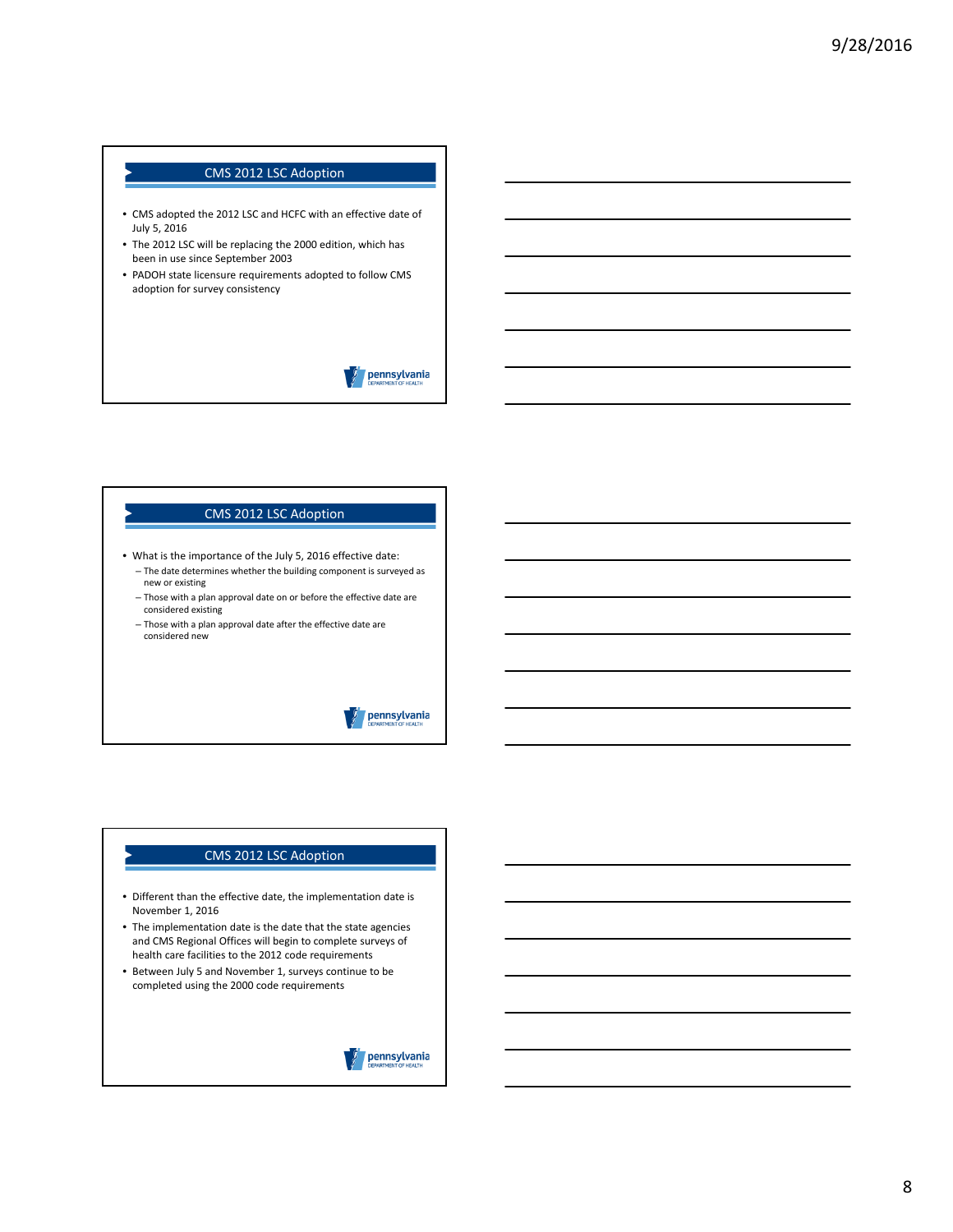- Familiar with the LSC, but what is HCFC???
- HCFC is NFPA 99, which has been enforced through mandatory reference in NFPA 101 LSC
- Currently, the 1999 edition of NFPA 99 is referenced by 2000 NFPA 101
- This adoption, CMS has decided to formally adopt the 2012 edition of NFPA 99, rather than through LSC reference
- Note that NFPA 101 and LSC, as well as NFPA 99 and HCFC are interchangeable terms

pennsylvania

- The purpose of the LSC is to provide minimum requirements, with due regard to function, for the design, operation, and maintenance of buildings and structures for safety to life from fire and similar emergencies
- The purpose of the HCFC is to provide minimum requirements for the installation, inspection, testing, maintenance, performance, and safe practices for facilities, material, equipment, and appliances, including other hazards associated with the primary hazards



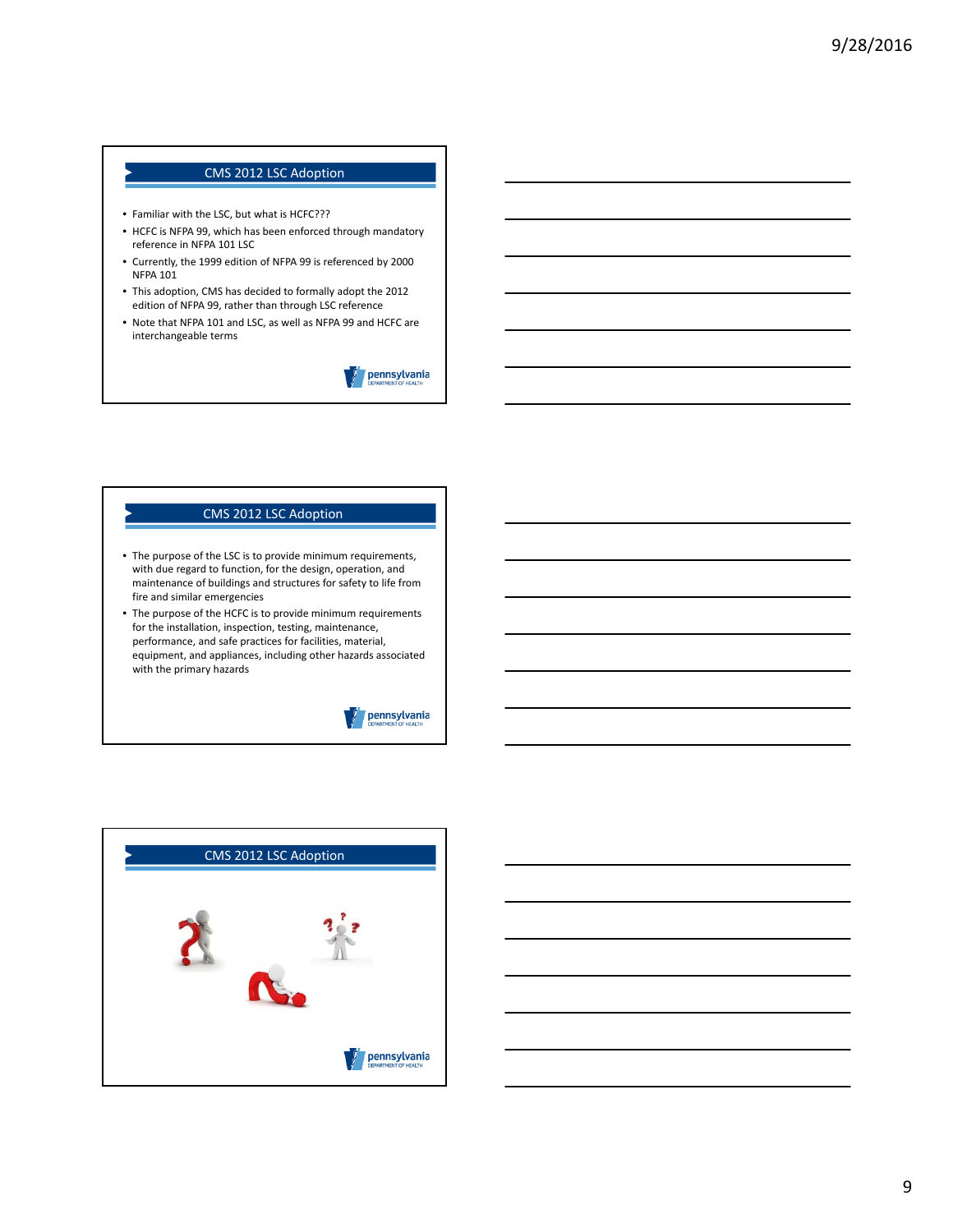• The HCFC is an important NFPA document for health care facilities and provides information on such subjects as medical gas and vacuum systems, electrical equipment, gas equipment, and similar health facility-related topics

pennsylvania

#### CMS 2012 LSC Adoption

- CMS made modifications to the adoption of the 2012 LSC and HCFC
- These can be found in the final rule: – https://www.federalregister.gov/articles/2016/05/04/2016‐ 10043/medicare‐and‐medicaid‐programs‐fire‐safety‐requirements‐ for‐certain‐health‐care‐facilities

pennsylvania

### CMS 2012 LSC Adoption

- A major change to the survey process is the organization of LSC deficiency tags
- All K-tags will be three digits and are organized by LSC section, LSC sub-section and then numerical order in that sub-section
- For example: – K18 … K363
	- K29 … K321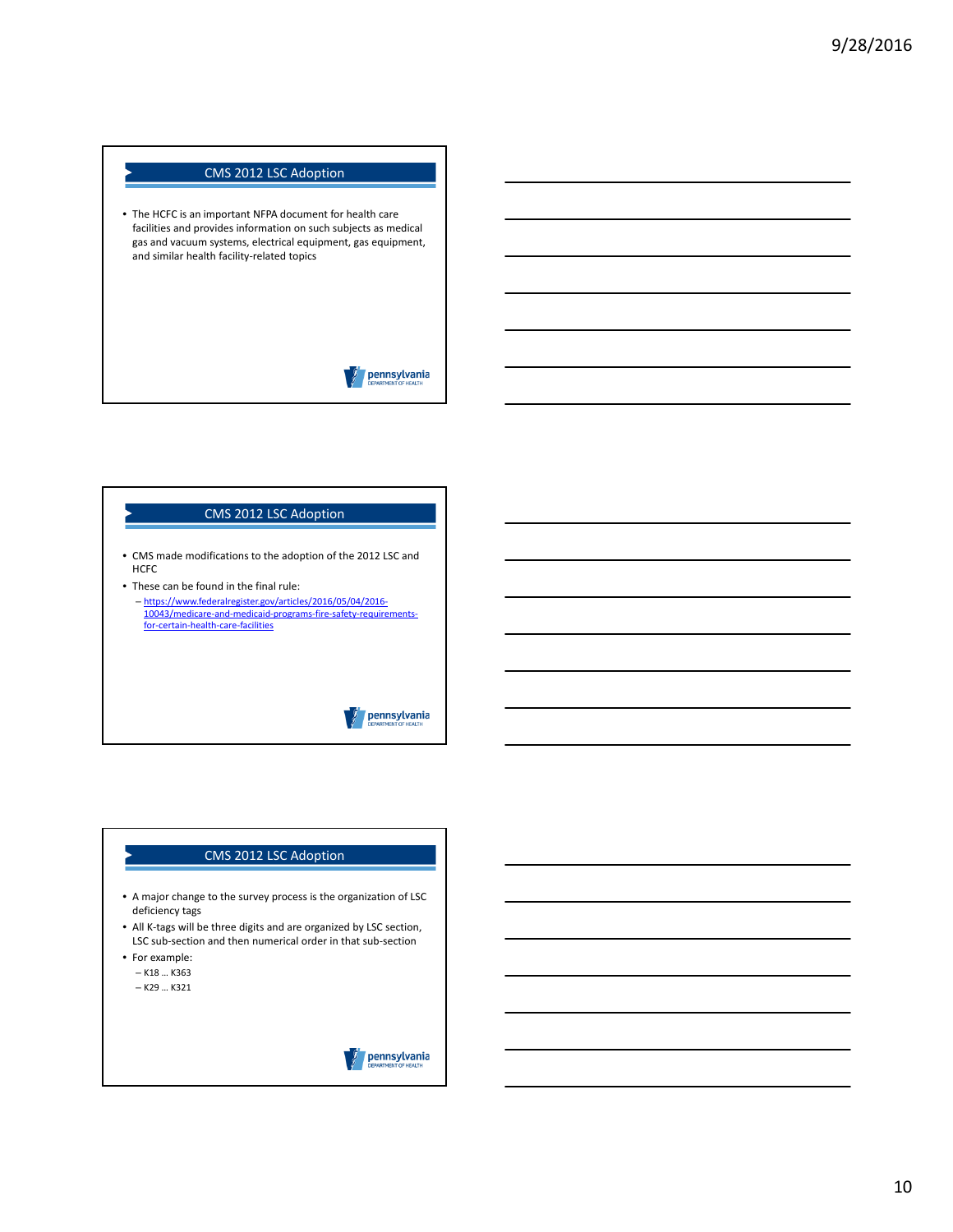





- A number of 2012 code changes were permitted to be used by CMS through the categorical waiver process
- The categorical waivers are based on the 2012 LSC and are no longer required upon adoption of the 2012 LSC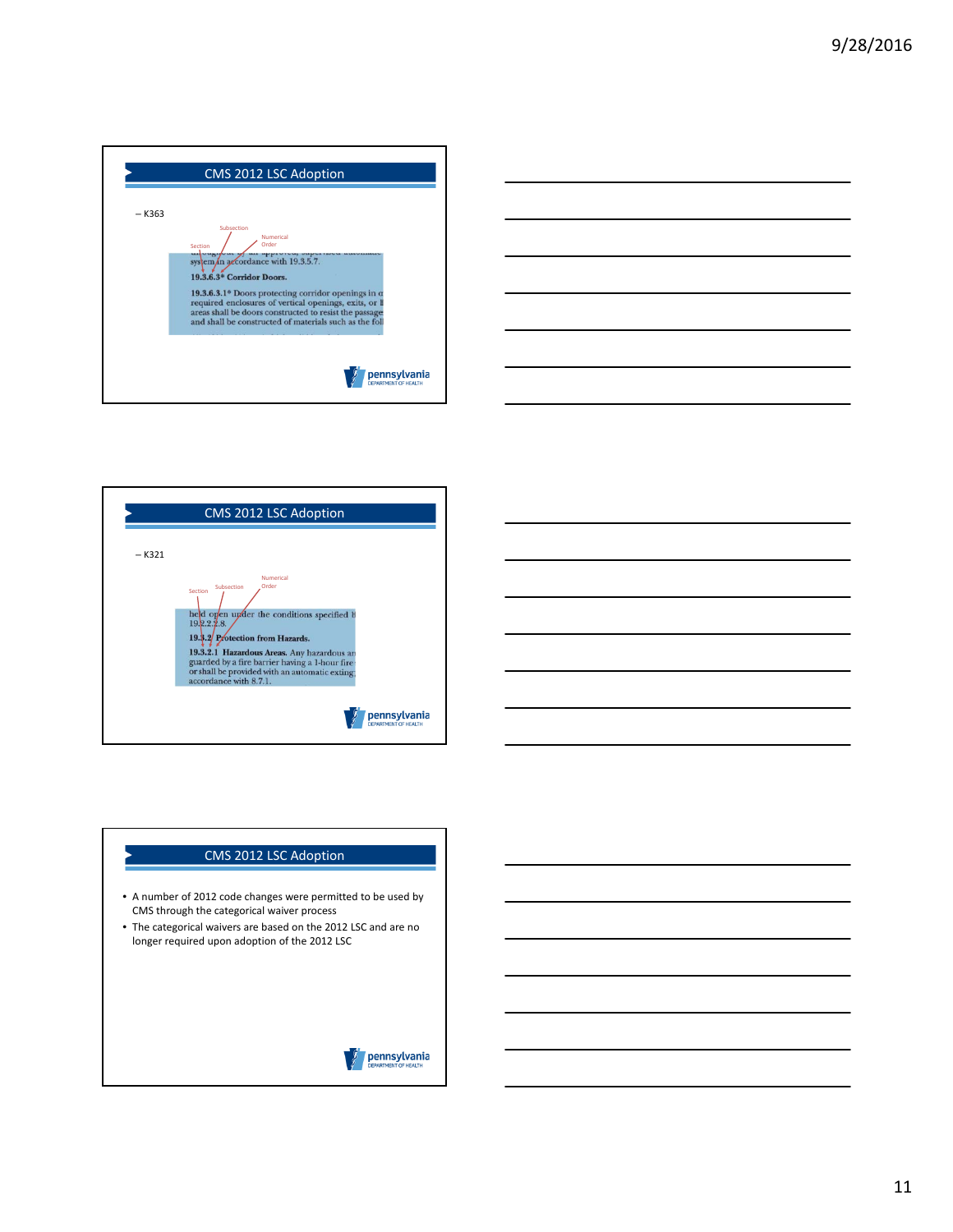- Categorical waivers permitted by S&C 12‐21: – Non‐continuous corridor projections
	- Patient lift and transport equipment in corridors
	- Furniture in exit corridors
	- Alternative cooking facilities
	- Gas fireplaces
	- Decorations

pennsylvania

#### CMS 2012 LSC Adoption

- Categorical waivers permitted by S&C 13‐58:
	- Medical Gas Alarm Panels
	- Openings in Exit Enclosures
	- Emergency Generators
	- Door Locking Arrangements
	- Suites
	- Testing of Waterflow Devices and Pumps
	- Recycling Containers

# pennsylvania

- There are numerous changes to the 2012 codes that were not emphasized by the categorical waiver process
- Some are changes that facilities may find advantageous but others may be found to be more stringent or an increase in workload compared to previous requirements

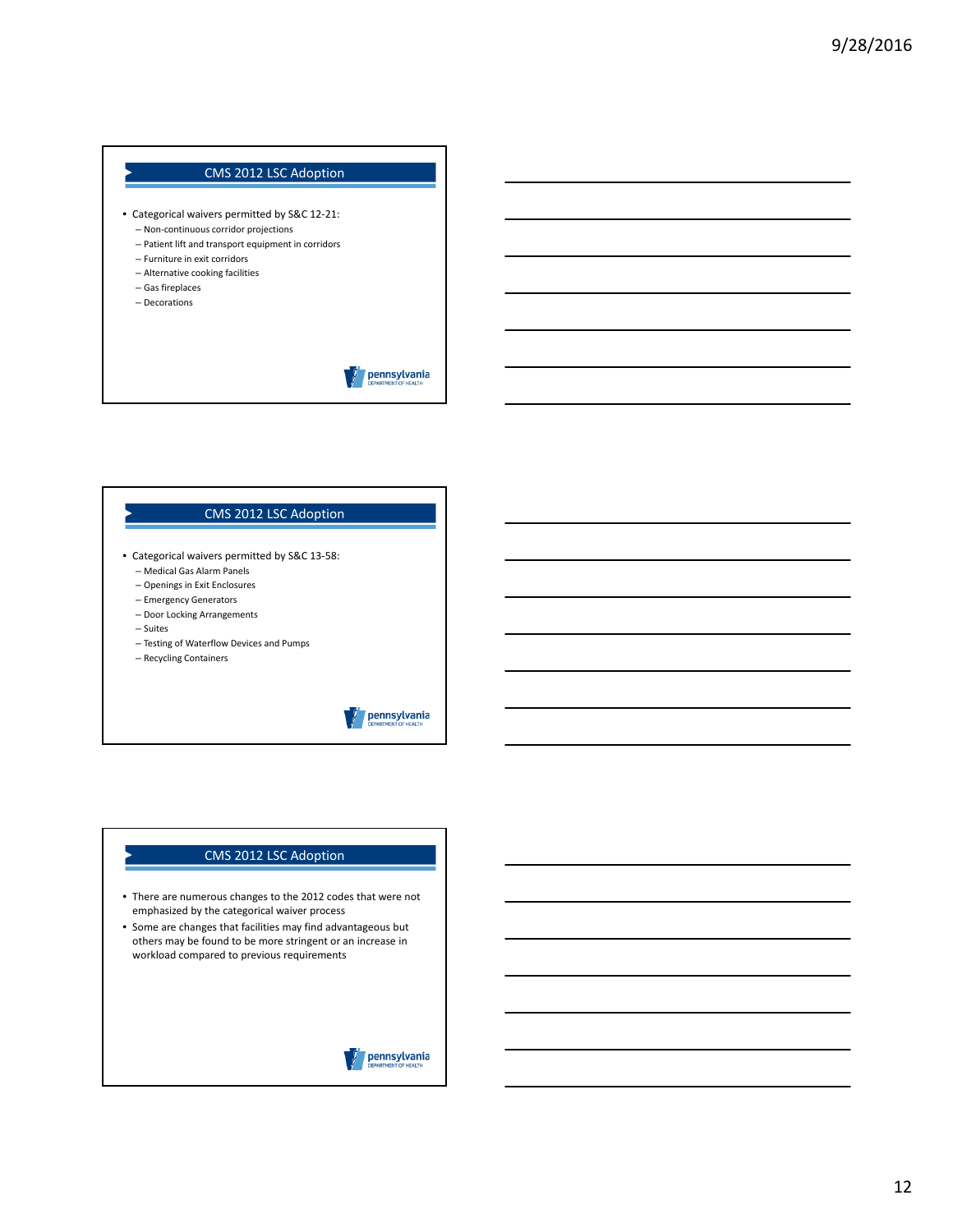- Clarification of use of fire‐retardant‐treated (FRT) wood – Sections 18/19.1.6.6 permits FRT that serves as support for the installation of fixtures and equipment when the FRT is installed behind noncombustible or limited‐combustible sheathing – Examples would be wall mounted computer kiosks, handrails, etc.
	- pennsylvania

# CMS 2012 LSC Adoption

- Inspection and testing requirements for fire‐rated door assemblies in accordance with NFPA 80
- This is an item that will be part of the survey process beginning November 1, 2016

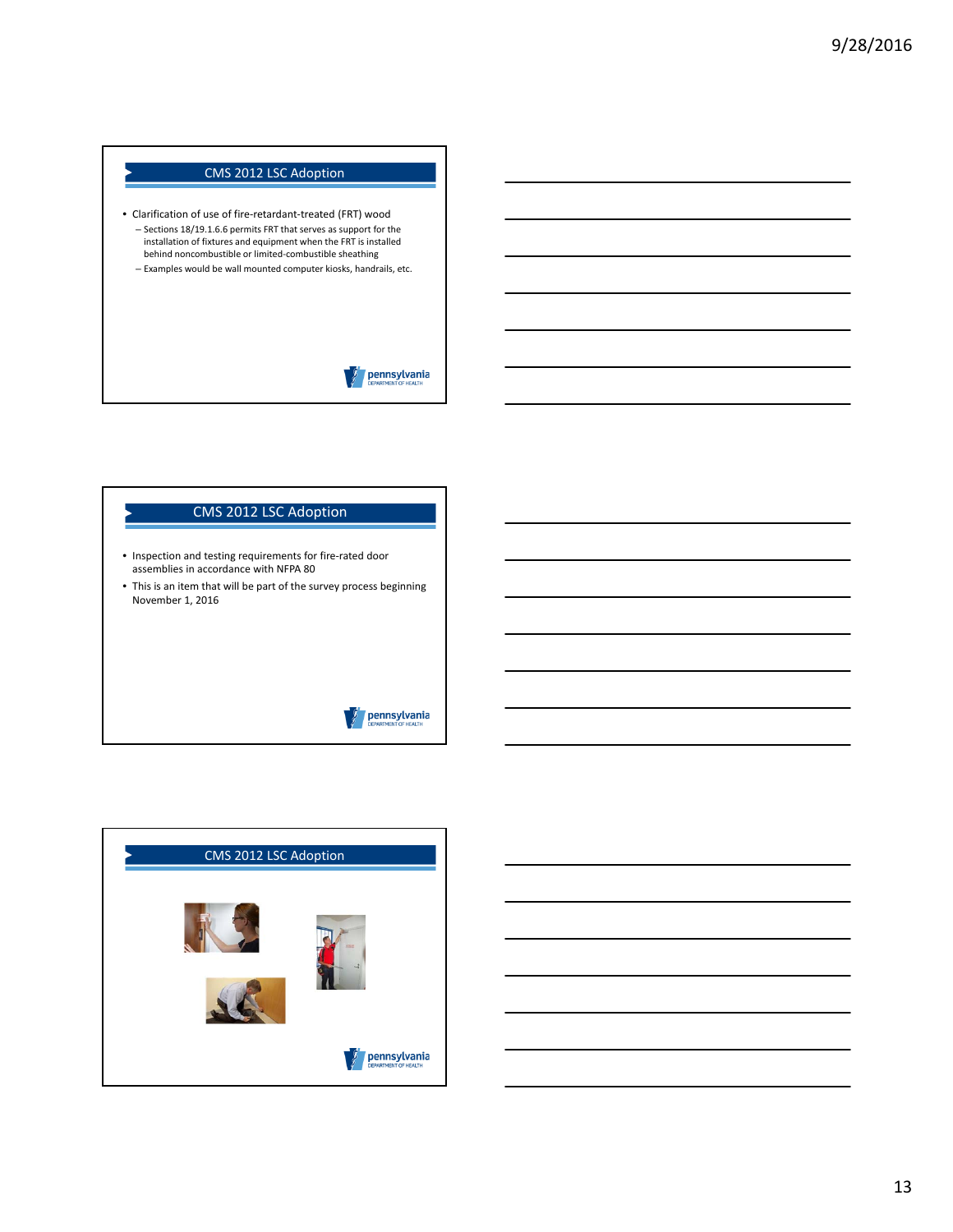- Fire‐rated door assemblies
	- Applies to new and existing installations
	- Inspected and tested not less than annually
	- Written record shall be signed and kept for inspection by the AHJ This is a comprehensive document
	- Functional testing by knowledgeable individuals
	- Repairs shall be made "without delay"

pennsylvania

# CMS 2012 LSC Adoption

- Fire‐rated door assemblies Swinging doors
	- Prior to testing, a visual inspection of both sides must be performed, to include the following:
		- No holes or breaks in surfaces of door or frame
		- Glazing, vision light frames and glazing beads
		- No visible signs of damage to the door, frame, hinges, and hardware
		- No parts are missing or broken
		- Door clearances are appropriate
		- Self‐closing device operating properly



- Fire-rated door assemblies Swinging doors
	- Visual inspection continued:
		- If installed, the coordinator is working
		- Latching hardware operates
		- No auxiliary hardware installed that would interfere with proper door operation
		- No field modifications that would void the label
		- Gasketing and edge seals, if required, are inspected

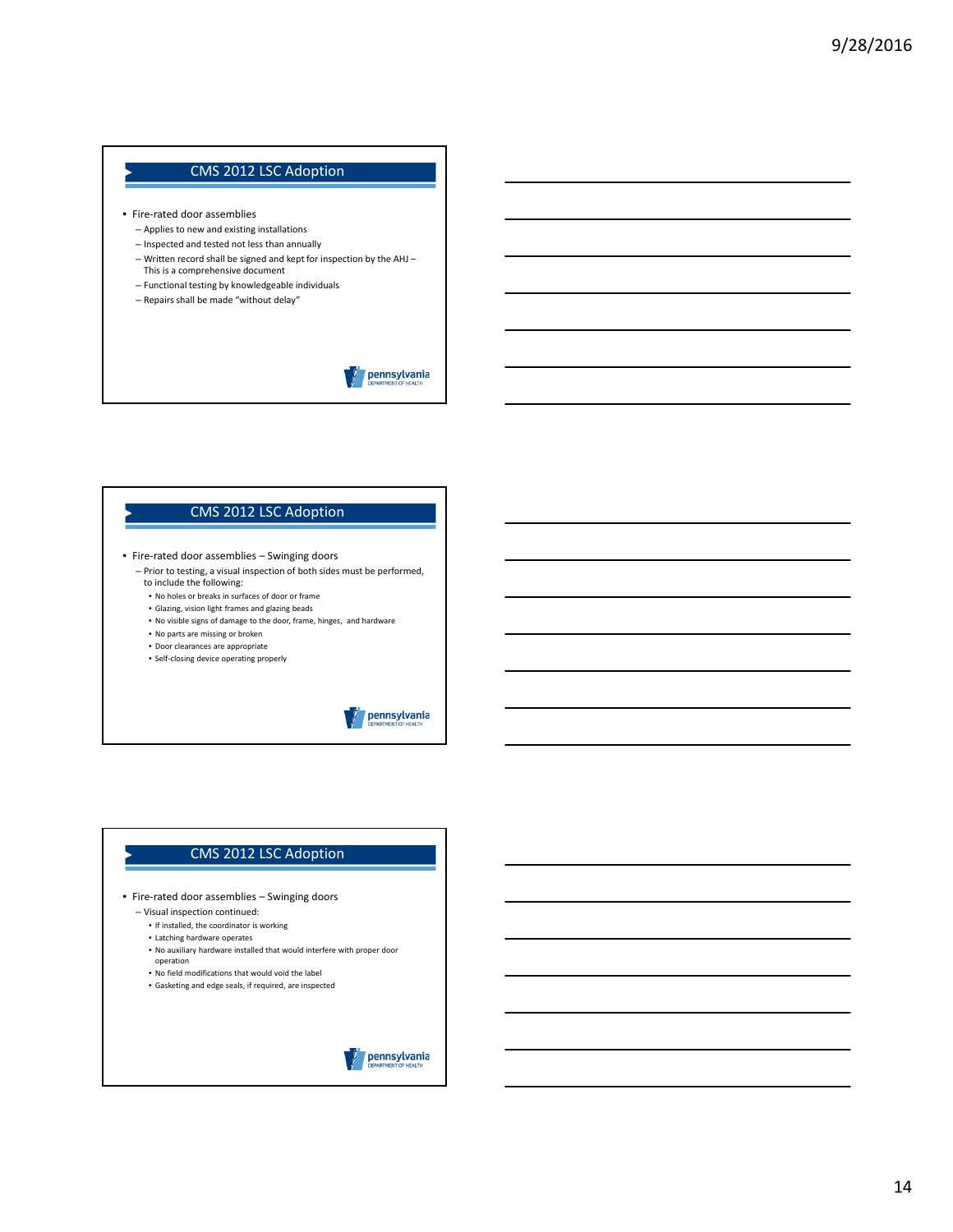- Similar requirements for horizontal sliding, vertically sliding and rolling doors
- Recommend that facilities begin preparing for the door testing and inspection requirements – do not wait to get cited first

pennsylvania

#### CMS 2012 LSC Adoption

- Hazardous area clarification
- The 2000 LSC stated that soiled linen and trash collection rooms must be 1 hour fire‐rated
- The 2012 LSC states that soiled linen and trash collection rooms with a volume exceeding 64 gallons must be 1 hour fire‐ rated

### pennsylvania

- Fire watch confusion
- CMS Final Rule stated multiple times that CMS was permitting the sprinkler system to be out of service for 10 hours in a 24 hour period prior to evacuation or a fire watch
- Section 9.6.1.6 of the 2012 LSC still states that fire alarm systems must have a fire watch or evacuation if the system is down for 4 or more hours in a 24 hour period
- Since NFPA 25 already permits 10 hours, there is speculation that CMS meant fire alarm systems and not sprinkler systems in the Federal Register Posting

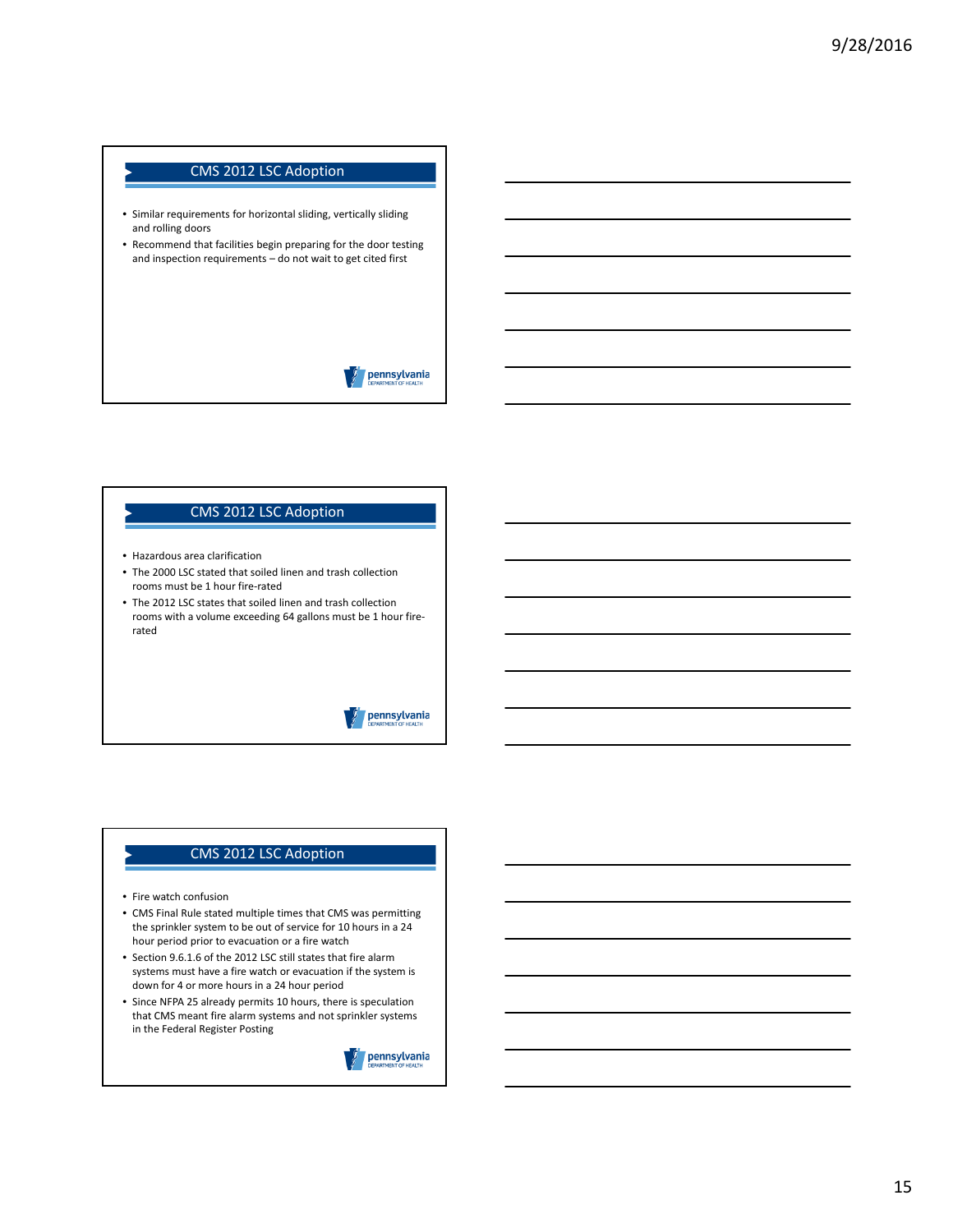- Fire watch confusion
- Until such time that CMS clarifies otherwise, a fire watch or evacuation is required when:
	- The fire alarm system is out of service for more than 4 hours in a 24 hour period
	- The sprinkler system is out of service for more than 10 hours in a 24 hour period
	- Note that this could be for maintenance *or* system failure

pennsylvania

#### CMS 2012 LSC Adoption

- The 2012 edition added one component to the Fire Safety Plan requirements
	- Use of alarms
	- Transmission of alarms to the fire department
	- Emergency phone call to the fire department (new to 2012 for
	- existing and new facilities)
	- Response to alarms
	- Isolation of fire
	- Evacuation of immediate area
	- Evacuation of smoke compartment
	- Preparation of floors and building for evacuation
	- Extinguishment of fire

pennsylvania

- Being that the Fire Safety Plan requirement is for new and existing, it is important to revise facility plans and train staff accordingly
- This is an item that will be reviewed starting November  $1<sup>st</sup>$

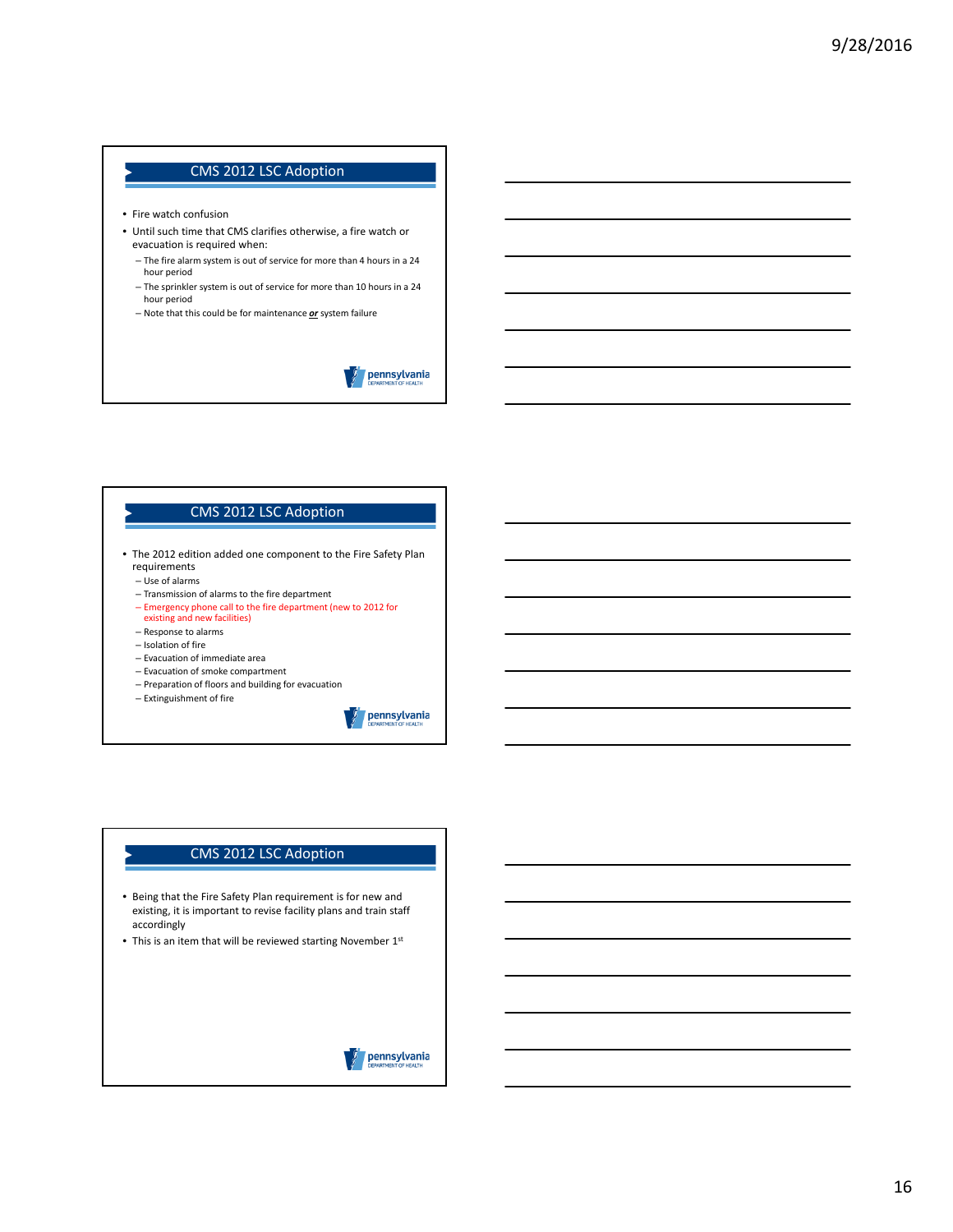- Mattresses and upholstered furniture requirements became more stringent between the 2000 and 2012 LSC
- In the 2000 LSC, if the newly introduced mattress or furniture was located in a sprinklered room or space, it was exempt from further fire testing requirements
- The 2012 LSC states fully sprinklered building in lieu of room or space

# pennsylvania

- Upholstered furniture testing:
	- The peak rate of heat release for the single upholstered furniture item shall not exceed 80 kW

CMS 2012 LSC Adoption

– The total heat released by the single upholstered furniture item during the first 10 minutes of the test shall not exceed 25 MJ

# pennsylvania

- Mattress testing:
	- The peak rate of heat release for the mattress shall not exceed 100 kW
	- The total heat released by the mattress during the first 10 minutes of the test shall not exceed 25 MJ

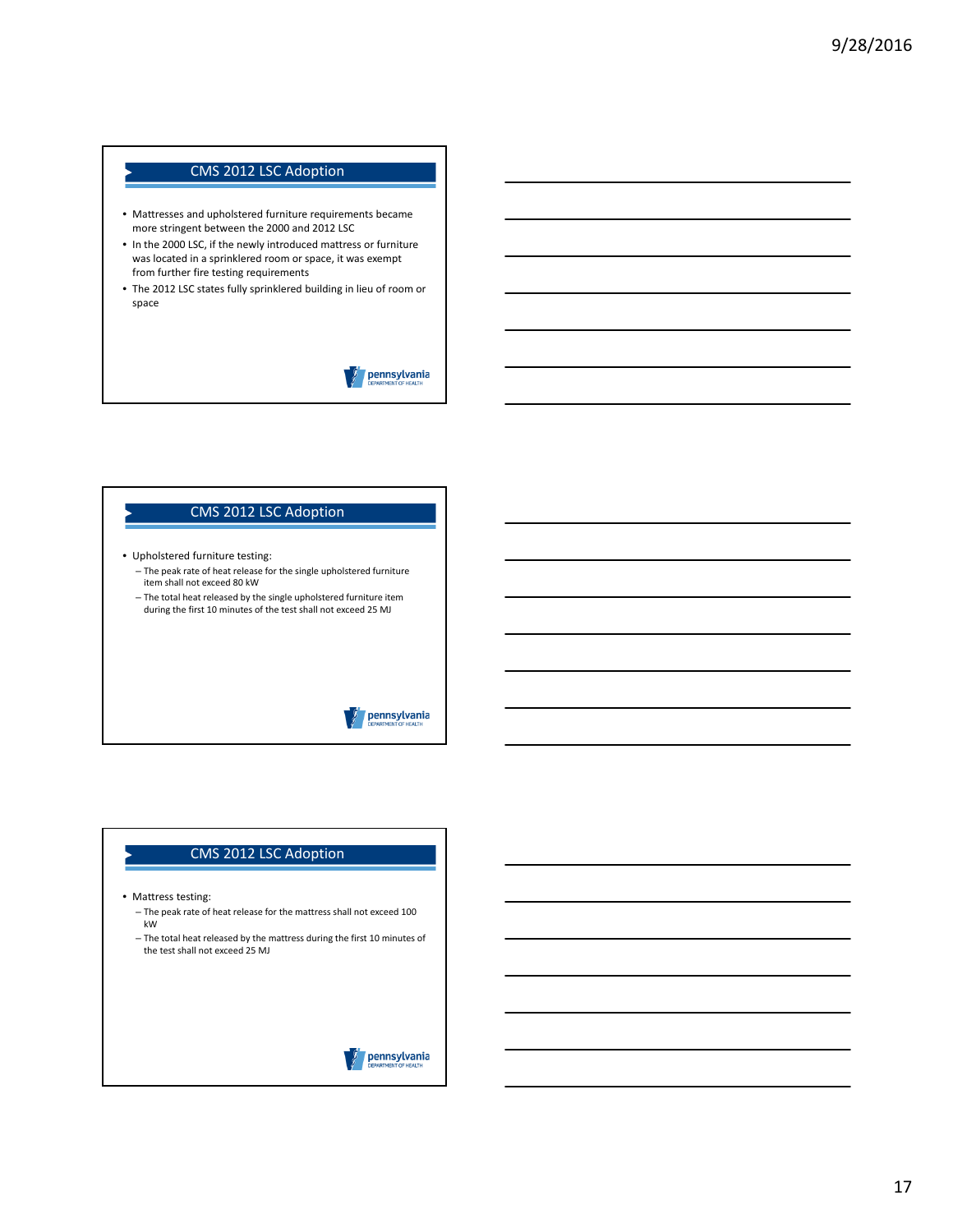- Stairway Identification
- New stairs serving 3 or more stories and existing stairs serving 5 or more stories must comply
- Existing stairway signage must be evaluated for compliance with the 2012 LSC as the requirements differ slightly

pennsylvania

#### CMS 2012 LSC Adoption

- Stairway Identification (existing 5 story stair)
	- Stairs must have signage at each floor landing
	- Must indicate the floor landing – Indicate the terminus of the top and bottom
	- Identification of stair enclosure
	- Floor level and direction to exit discharge
	- Signage approximately 60 inches above the floor and visible when stair door closed or open
	- Illuminated under normal and emergency power
	- Floor level designation shall be tactile

pennsylvania

- Stairway Identification (existing 5 story stair) Continued – Painted or stenciled on wall or securely attached sign
	- Stairway identification must be at top of sign in 1 inch lettering
	- NO ROOF ACCESS signage in 1 inch lettering for stairs without roof access
	- Floor level number must be located in the middle of the sign in minimum 5 inch lettering
	- Lower and upper terminus must be located at the bottom in minimum 1 inch lettering

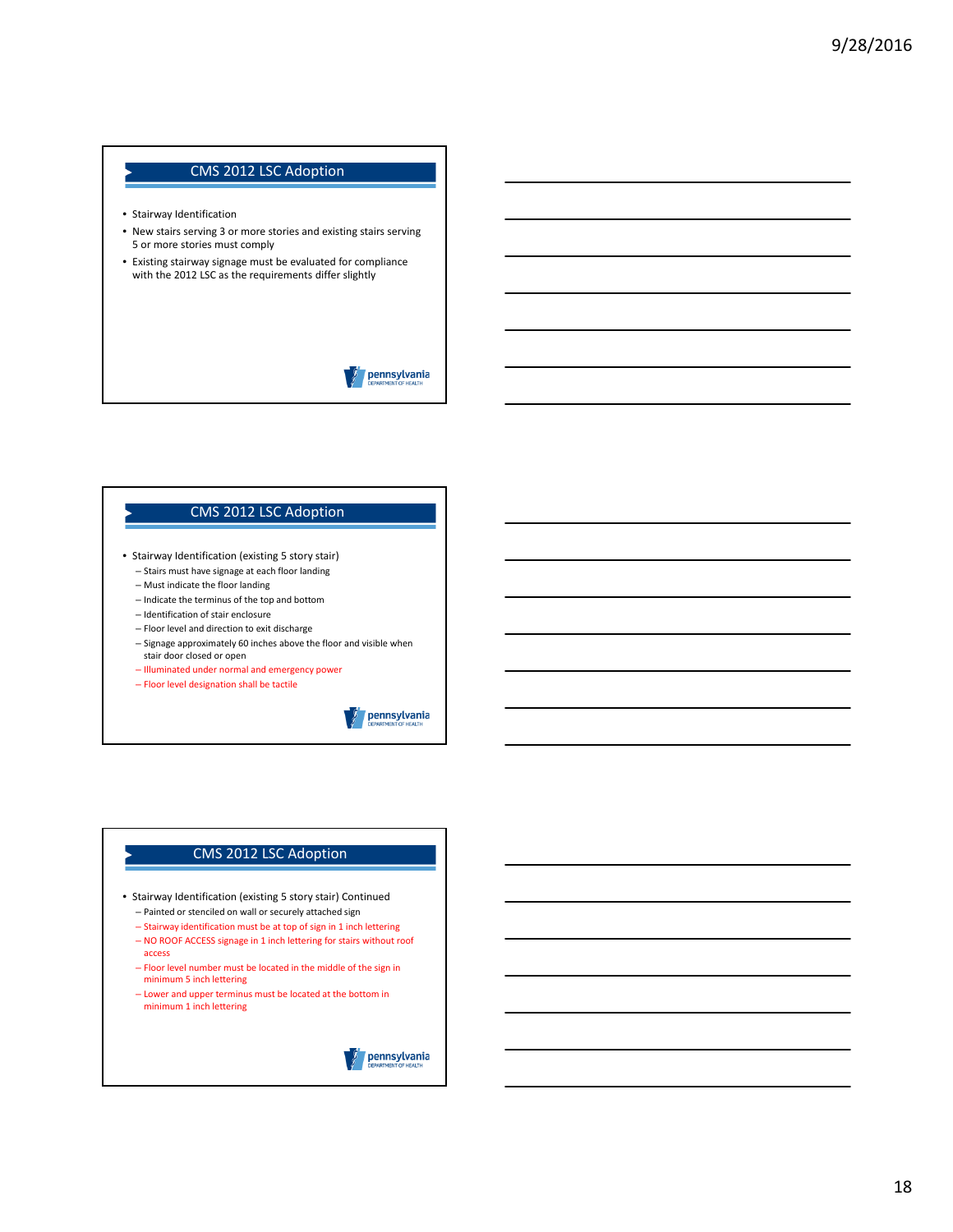- Stairway Identification (existing 5 story stair) Continued
- This is an item that will be reviewed starting November 1st
- Note that the elevator signage detailed in 2012 LSC is for elevators used for egress – not an option for health care **occupancies**

pennsylvania

#### CMS 2012 LSC Adoption

- Section 19.7.9.2 The means of egress in any area undergoing construction, repair or improvements shall be inspected daily and comply with NFPA 241, *Standard for Safeguarding Construction, Alteration, and Demolition Operations*
- NFPA 241 was also required in the 2000 LSC but the newer edition of 241 has additional requirements

#### pennsylvania

- Construction barriers must be provided between an occupied portion of the structure and the portion undergoing alterations, construction or demolition operations
- Walls must be 1 hour fire‐rated with 45 minute openings

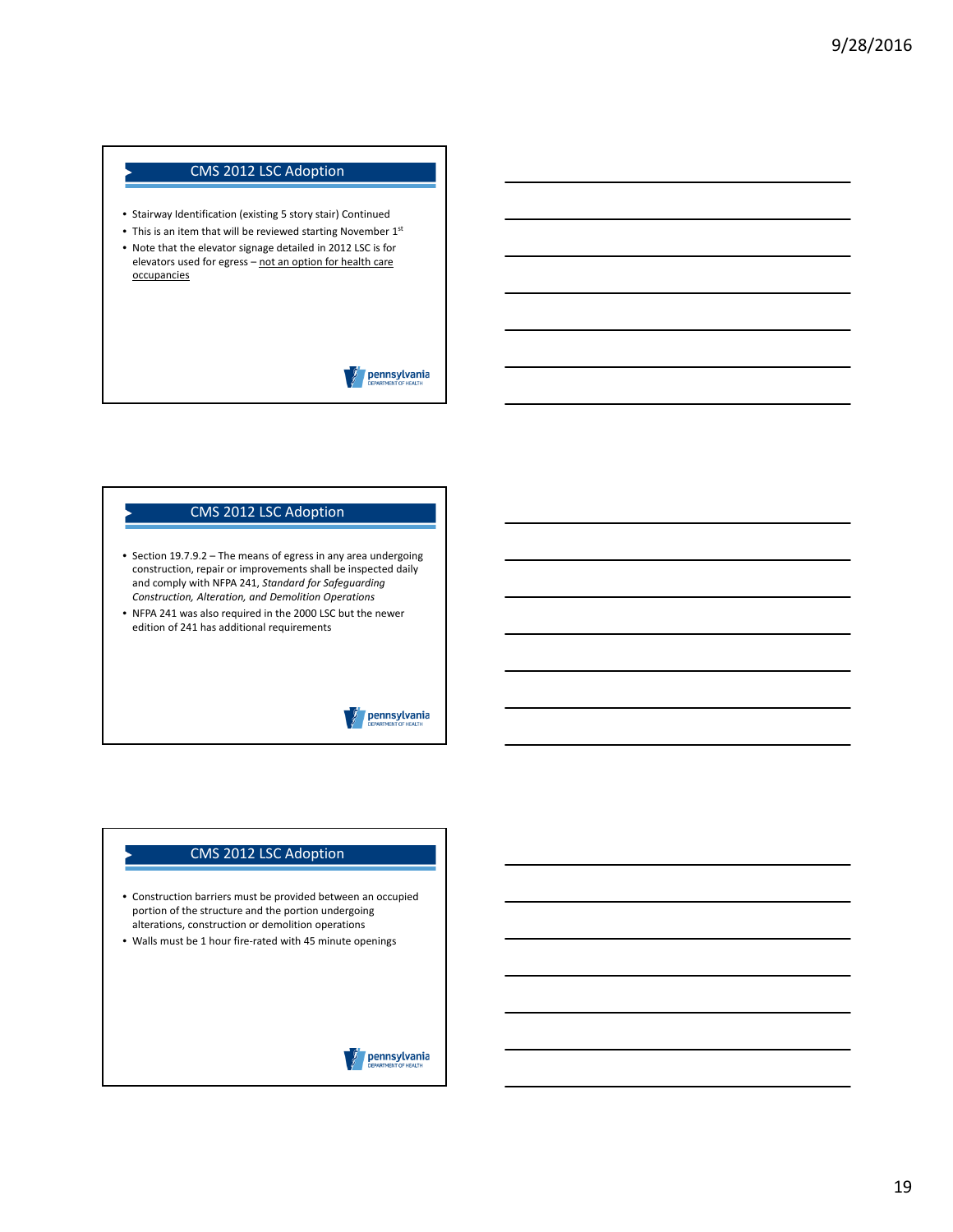- Non‐rated walls and openings are permitted where protected by an automatic sprinkler system, but construction tarps are not considered meeting this standard
- Sprinkler systems that are out of service in the space being renovated means that the space is *not* protected and rated walls are required





# NFPA 10 - Fire Extinguishers

- 2010 NFPA 10 Inspection, Maintenance, and Recharging of Portable Fire Extinguishers
- Persons performing maintenance and recharging of extinguishers must be certified
	- The test shall at a minimum be based upon knowledge of NFPA 10 – Persons passing the test must be issued a document or certificate made available to the AHJ stating that the person was certified based upon NFPA 10 principles
	- This does *not* apply to individuals performing the monthly inspections

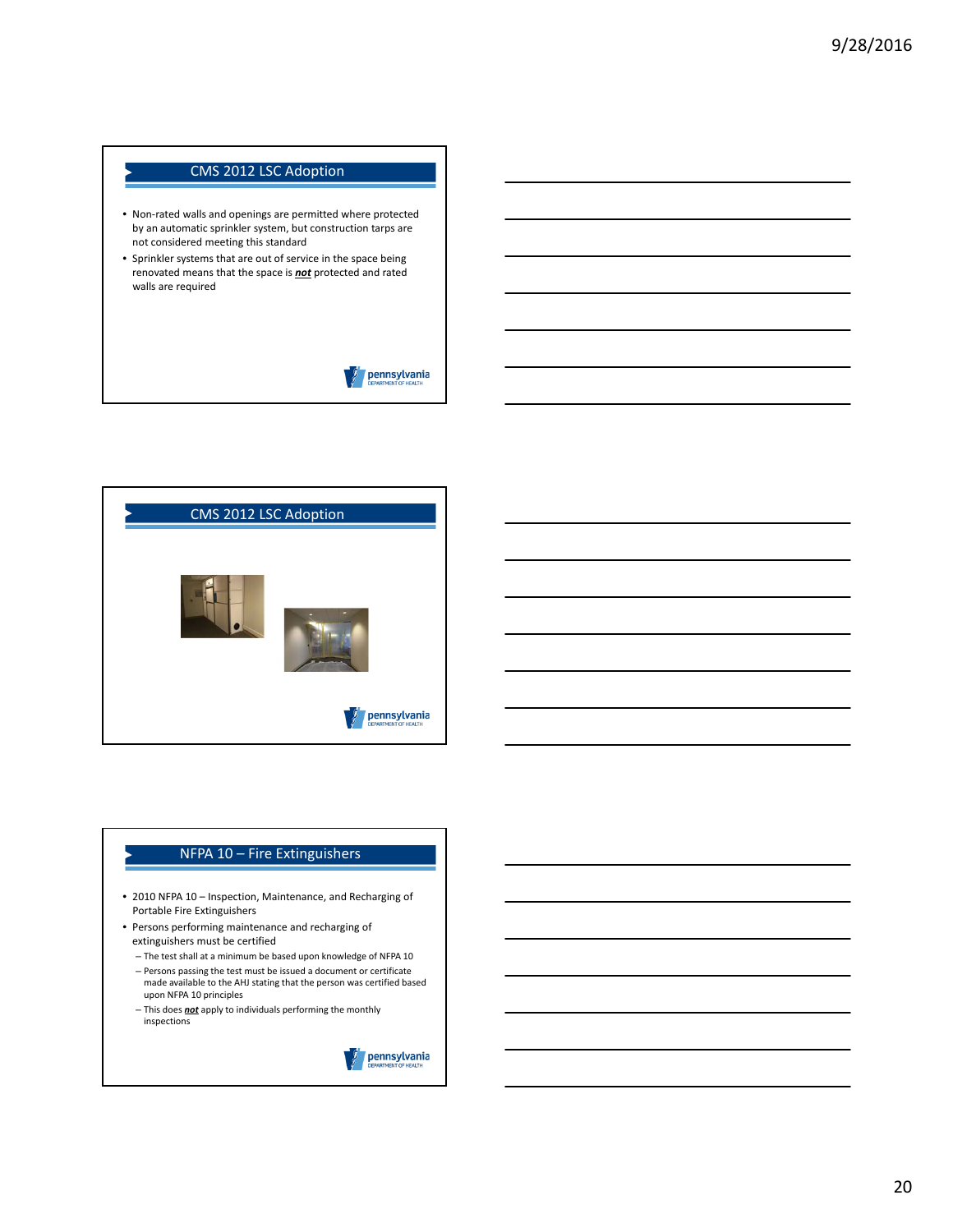# NFPA 10 – Fire Extinguishers

- Formal Interpretations (FI) to Sections 5.5.5 and 6.6.1
	- Fire extinguishers provided for the protection of cooking appliances that use combustible cooking media shall be listed and labeled for Class K fires
	- FI No. 10‐02‐2:
		- Class K extinguishers are also required to be installed to protect cooking via a griddle or stove top frying pan
		- All cooking kitchen locations, where either a griddle or stove top frying pan is used, must have a Class K extinguisher. This extends from the main kitchen to satellite cooking kitchens

pennsylvania

#### NFPA 10 – Fire Extinguishers

- Electronic Monitoring Systems
- New technology is permitted that monitors the removal of an extinguisher, when it falls out of pressure range and when it is continuously blocked. The devices may be substituted for monthly inspections completed manually.

#### pennsylvania

# NFPA 10 – Fire Extinguishers

- The electronic monitoring systems must meet the following: – Used in conjunction with the required fire alarm system and maintained in accordance with NFPA 72
	- The components must be tested and maintained annually per manufacturer's instructions:
		- Power supply inspection/battery change
		- Obstruction sensor inspection
		- Pressure indication inspection
		- Connection continuity inspection
	- 100% of all units tested upon initial installation or reacceptance with verification of receipt of signal at the control panel
	- 20% of units to be tested annually on a rotating basis so that all units are tested within a 5‐year period

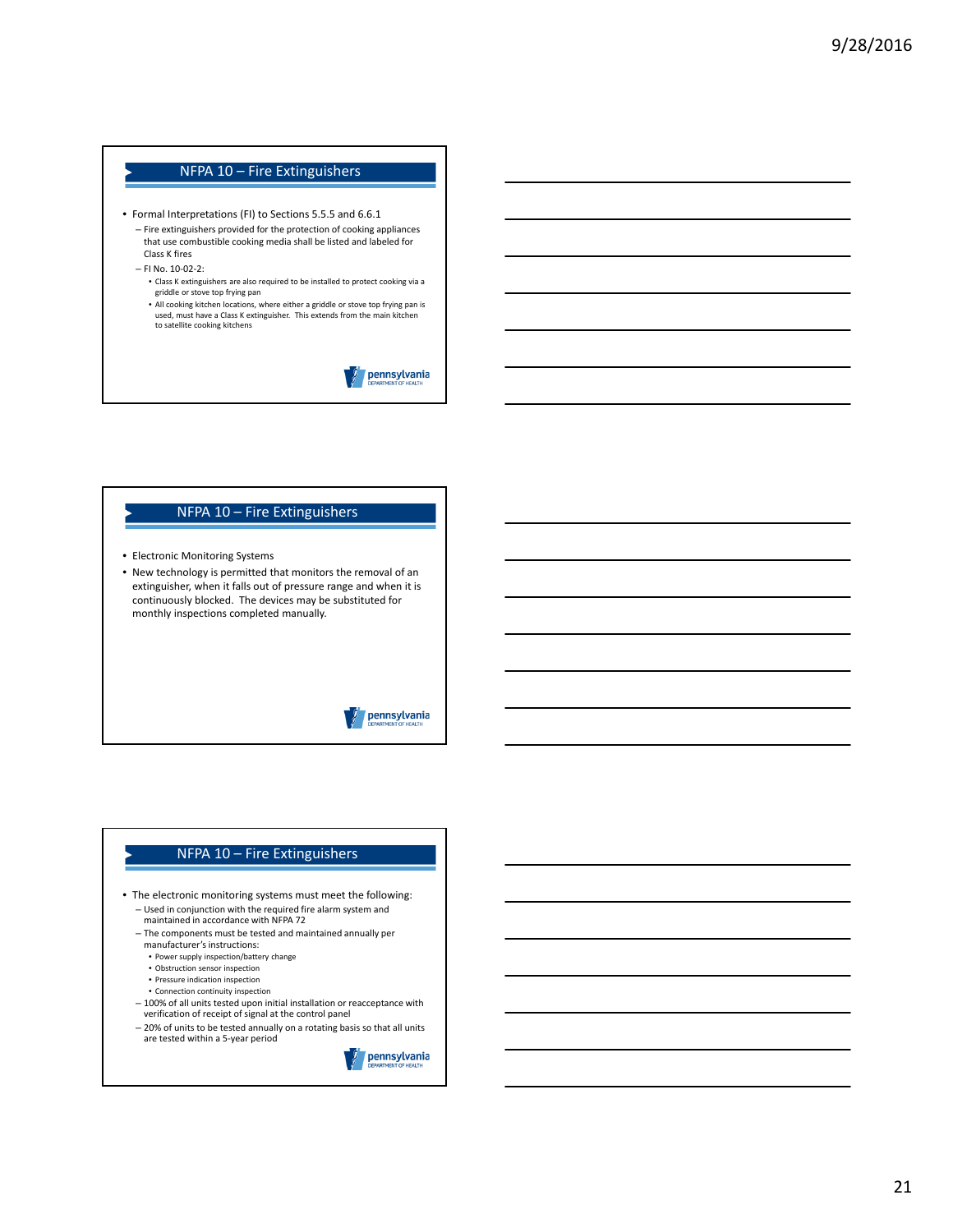

#### NFPA 13 – Sprinkler Installation

- Key change from the 1999 edition to the 2010 edition of NFPA 13 with regard to privacy curtains
- Section 8.6.5.2.2.1 Privacy curtains shall not be considered obstructions where:
	- The curtains are supported by fabric mesh of ceiling track
	- Openings in the mesh are equal to 70 percent or greater – The mesh extends to a minimum of *22* inches down from the ceiling



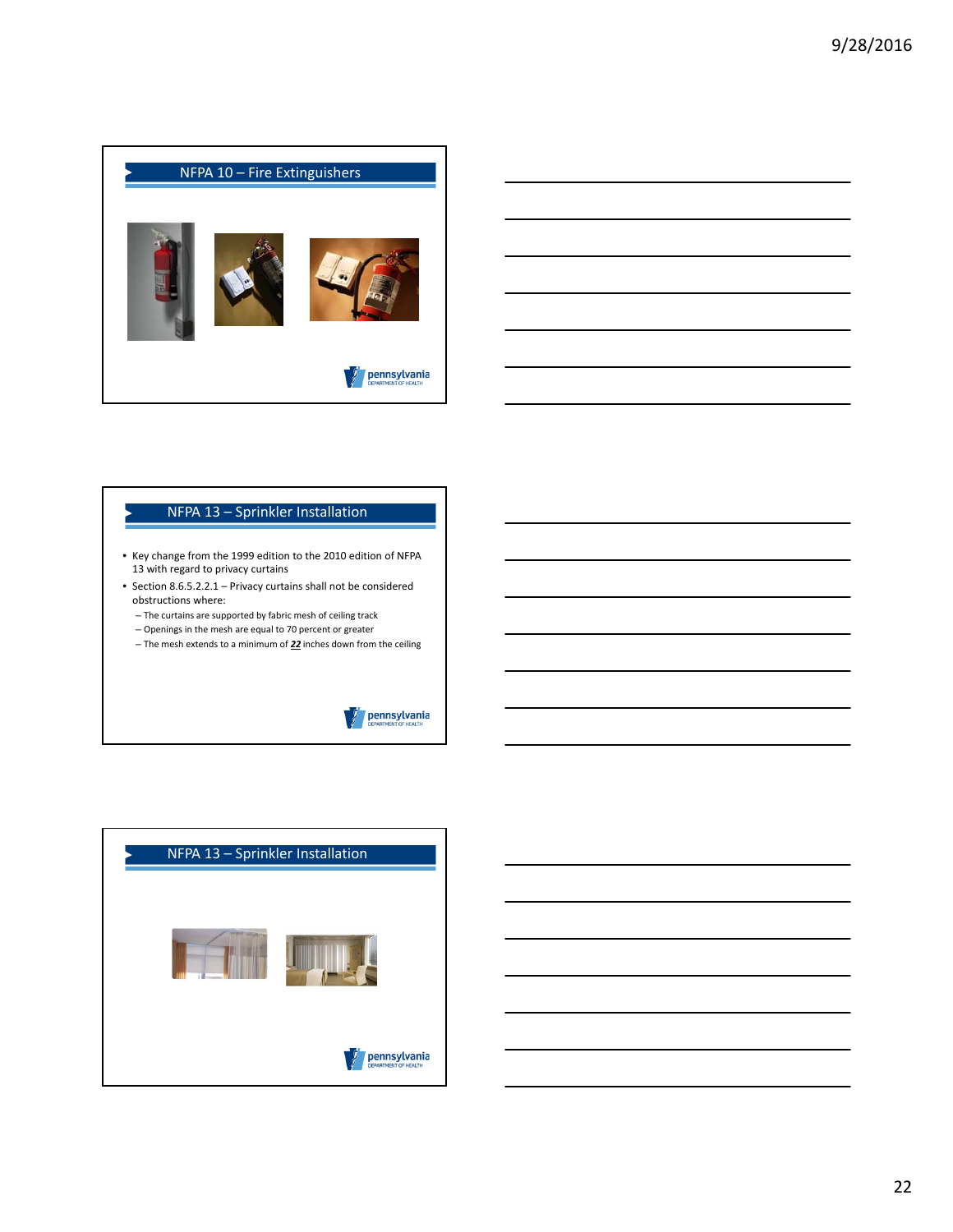# NFPA 13 – Sprinkler Installation

- Note that a minimum ½ diagonal mesh opening is considered meeting 70% or greater
- Section 19.3.5.11 of 2012 LSC states: – Newly introduced cubicle curtains in sprinklered areas shall be installed in accordance with NFPA 13
- Is the 18 inch rule now the 22 inch rule?
- No, the 18 inch rule still applies to other obstructions





# NFPA 25 – Sprinkler Maintenance

- Internal inspection of piping added to the 2011 edition of NFPA 25
- Inspection of piping and branch line conditions shall be conducted every 5 years by opening a flushing connection at the end of one main and by removing a sprinkler toward the end of one branch line for the purpose of inspecting for the presence of foreign organic and inorganic material

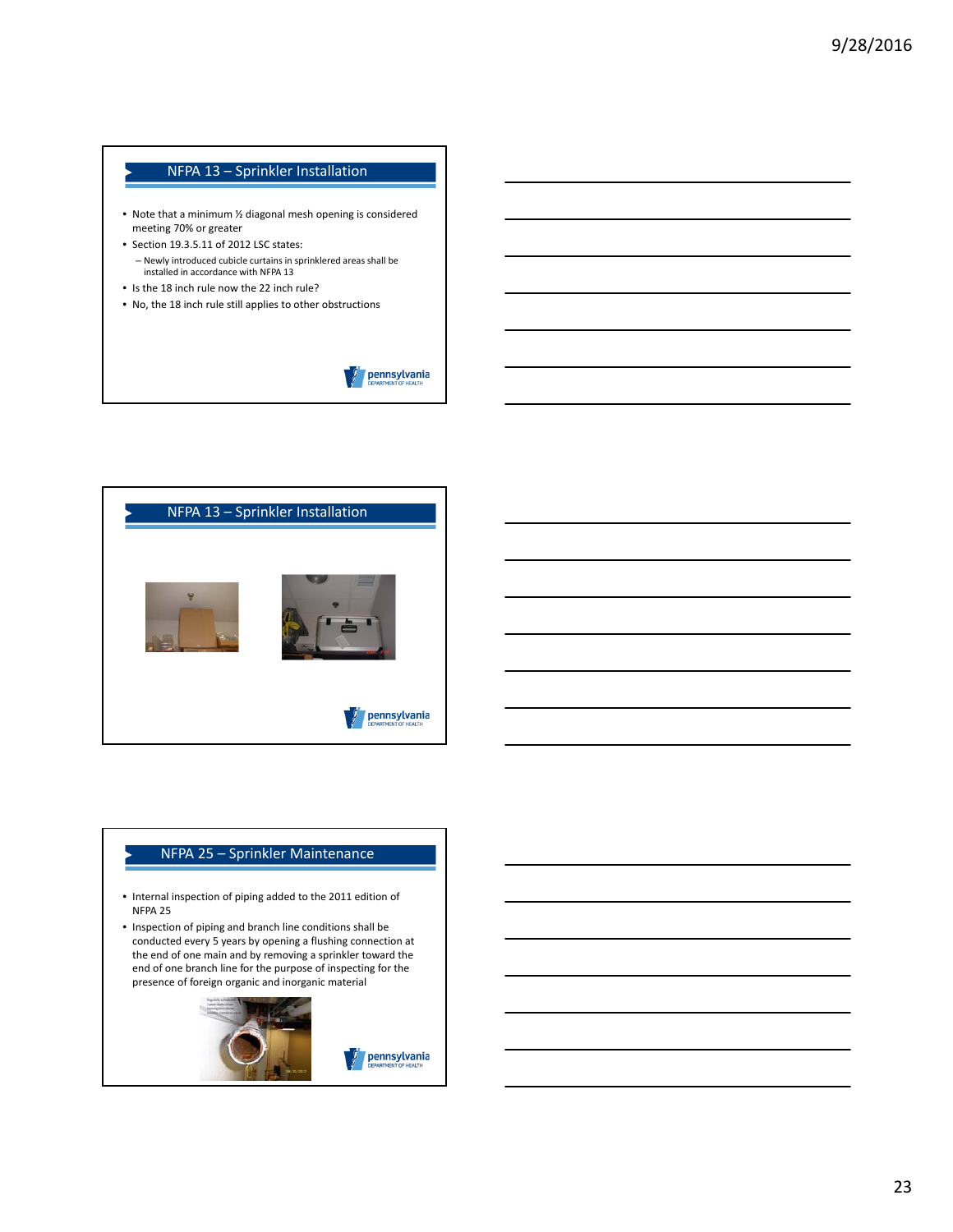# NFPA 25 – Sprinkler Maintenance

- Alternative nondestructive examination methods shall be permitted – must be approved by the AHJ
- Tubercules or slime, if found, must be tested for indications of microbiologically influenced corrosion
- If the presence of sufficient foreign material is found to obstruct pipe or sprinklers, obstruction investigation must be conducted – note that most piping systems may contain some material or evidence of corrosion but not sufficient to trigger obstruction investigation

pennsylvania

#### NFPA 25 – Sprinkler Maintenance

- In dry pipe systems and pre‐action systems, the sprinkler removed for inspection shall be from the most remote branch line from the source of water that is not equipped with the inspector's test valve
- Inspection of a cross main is not required where the system does not have a means for inspection – inaccessible location

### pennsylvania

### NFPA 99 – HCFC

- Medical Gas System Verification
- Testing shall be conducted by a party technically competent – Must meet the requirements of ASSE 6030, *Professional Qualifications Standard for Medical Gas Systems Verifiers*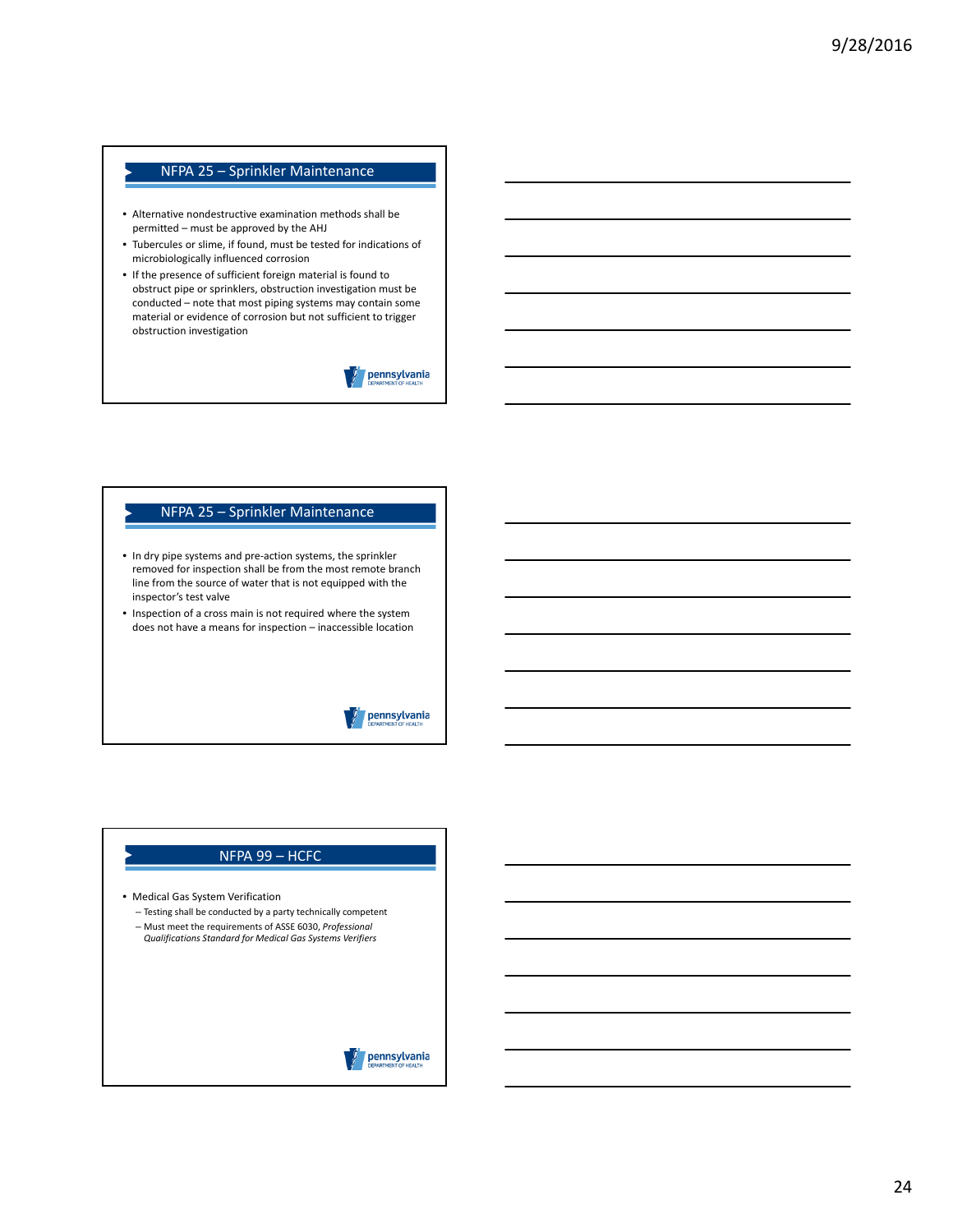## NFPA 99 – HCFC

#### • System Maintenance

- Persons maintaining the medical gas systems shall be qualified through one of the following:
- Training and certification through the health care facility on the specific equipment installed in the facility
- ASSE 6040, *Professional Qualifications Standard for Medical Gas*
- *Maintenance Personnel*
- ASSE 6030, *Professional Qualifications Standard for Medical Gas Systems Verifiers*

pennsylvania

• System Maintenance Continued – Training and certification through the health care facility on the specific equipment installed in the facility • Training program/policy/procedure and certification documentation would

NFPA 99 – HCFC

be required to demonstrate compliance

### pennsylvania

#### Building Rehabilitation

- Key item to remember when working within an existing building:
	- Sections 4.6.7.4 and 4.6.12.2 of the 2012 edition of NFPA 101, Life Safety Code permit existing life safety features to be decreased only to those required for new buildings

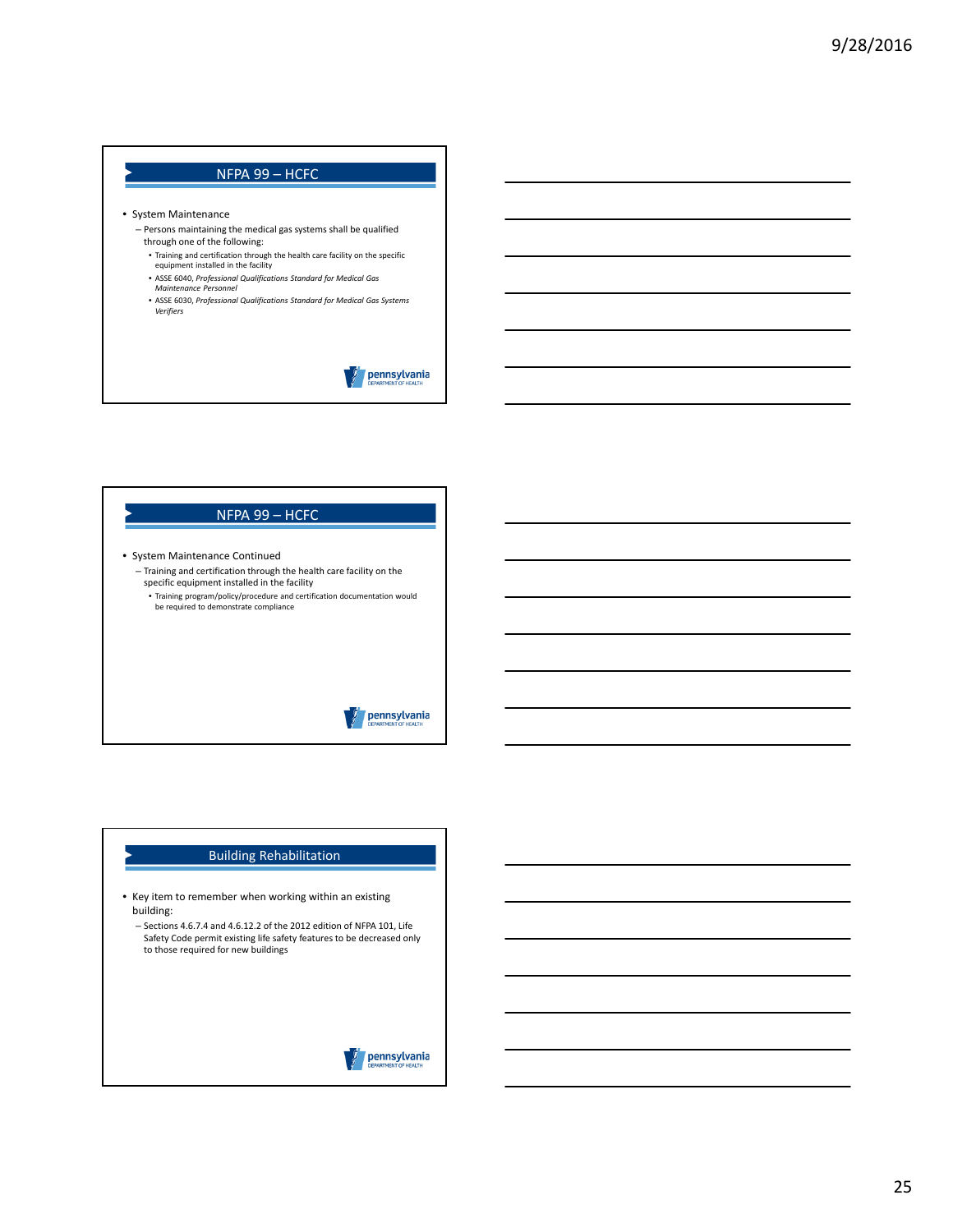#### Building Rehabilitation

- Example A building was constructed in 2009 and was built under 2000 LSC New requirements
	- The building was constructed with 10 ft corridors, which exceeded the 8 ft requirement
	- Beginning November 1, 2016, the building will be surveyed as 2012 LSC Existing
	- Can the facility build closets in the corridors to reduce corridor width to 4 ft, which is the minimum corridor width in 2012 LSC Existing?

| pennsylvania         |
|----------------------|
| DEPARTMENT OF HEALTH |

#### Building Rehabilitation

#### • *No*

- The facility may only reduce the existing corridor width to 8 ft wide, which is the requirement for new construction
- The same applies to building construction type and all other requirements
- It is not the intent of the LSC for facilities to decrease the level of safety within the building to that which is lower than when it was built, with the exception of when it exceeds the requirements for new



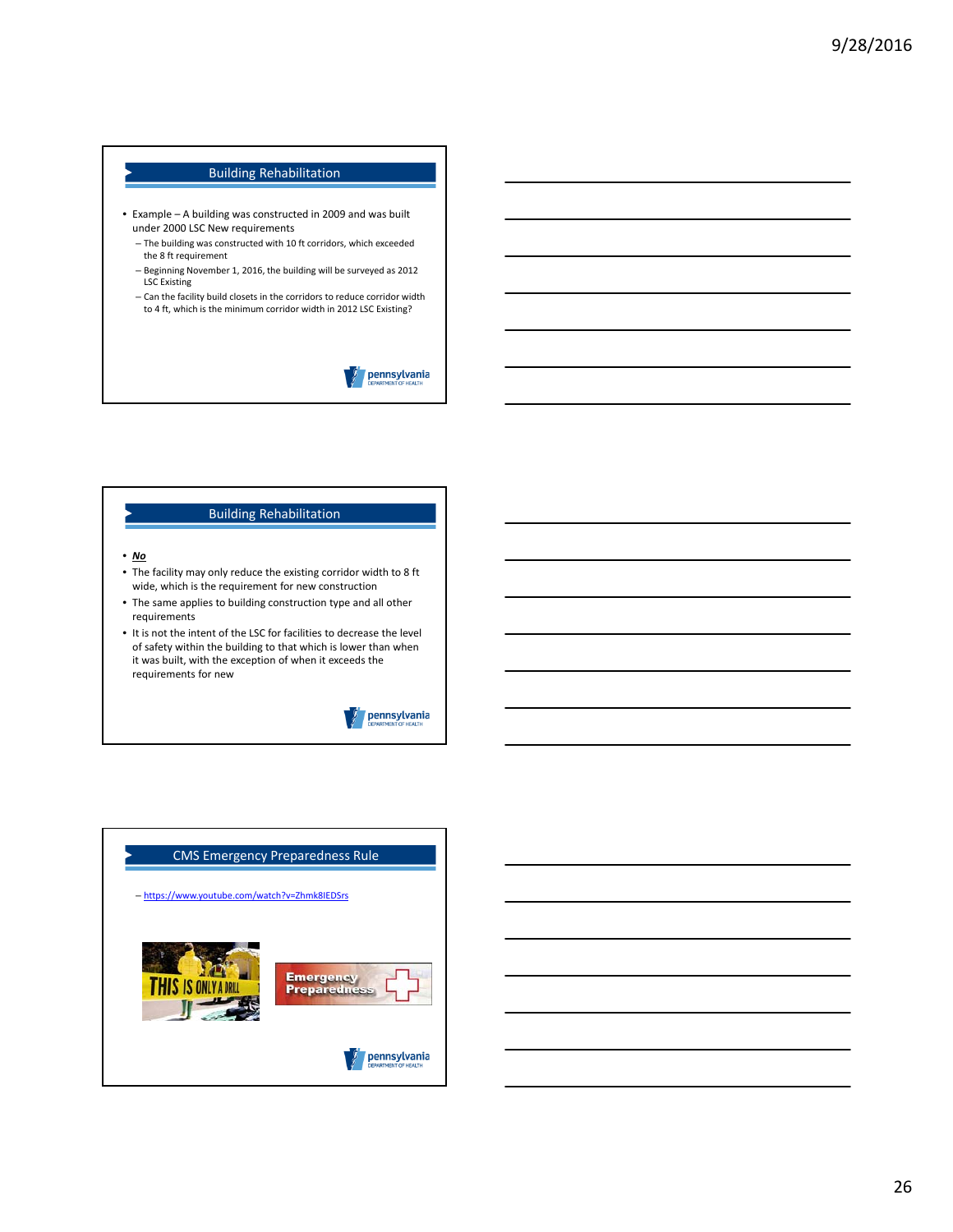- CMS Survey & Certification Letter 16‐38‐All
- Final Rule posted on September 8, 2016 in the Federal Register
- Health care providers must comply and implement all regulations one year after the effective date, on November 16, 2017
- 42 CFR § 483.73 Emergency Preparedness
- LTC facility must establish and maintain an emergency preparedness plan
- Must be reviewed and updated annually



#### CMS Emergency Preparedness Rule

- The plan must do the following:
	- Be based on and include a documented, facility‐based and community‐based risk assessment, utilizing an all‐hazards approach, including missing residents
	- Include strategies for addressing emergency events identified by the risk assessment
	- Address resident population, including, but not limited to, persons at‐risk, the types of services the LTC facility has the ability to provide in an emergency; and continuity of operations, including delegations of authority and succession plans



#### CMS Emergency Preparedness Rule

- The plan must do the following:
	- Include a process for cooperation and collaboration with local, tribal, regional, State and Federal emergency preparedness officials' efforts to maintain an integrated response during a disaster or emergency situation, including documentation of the LTC facility's efforts to contact such officials and, when it applies, of its participation in collaborative planning efforts

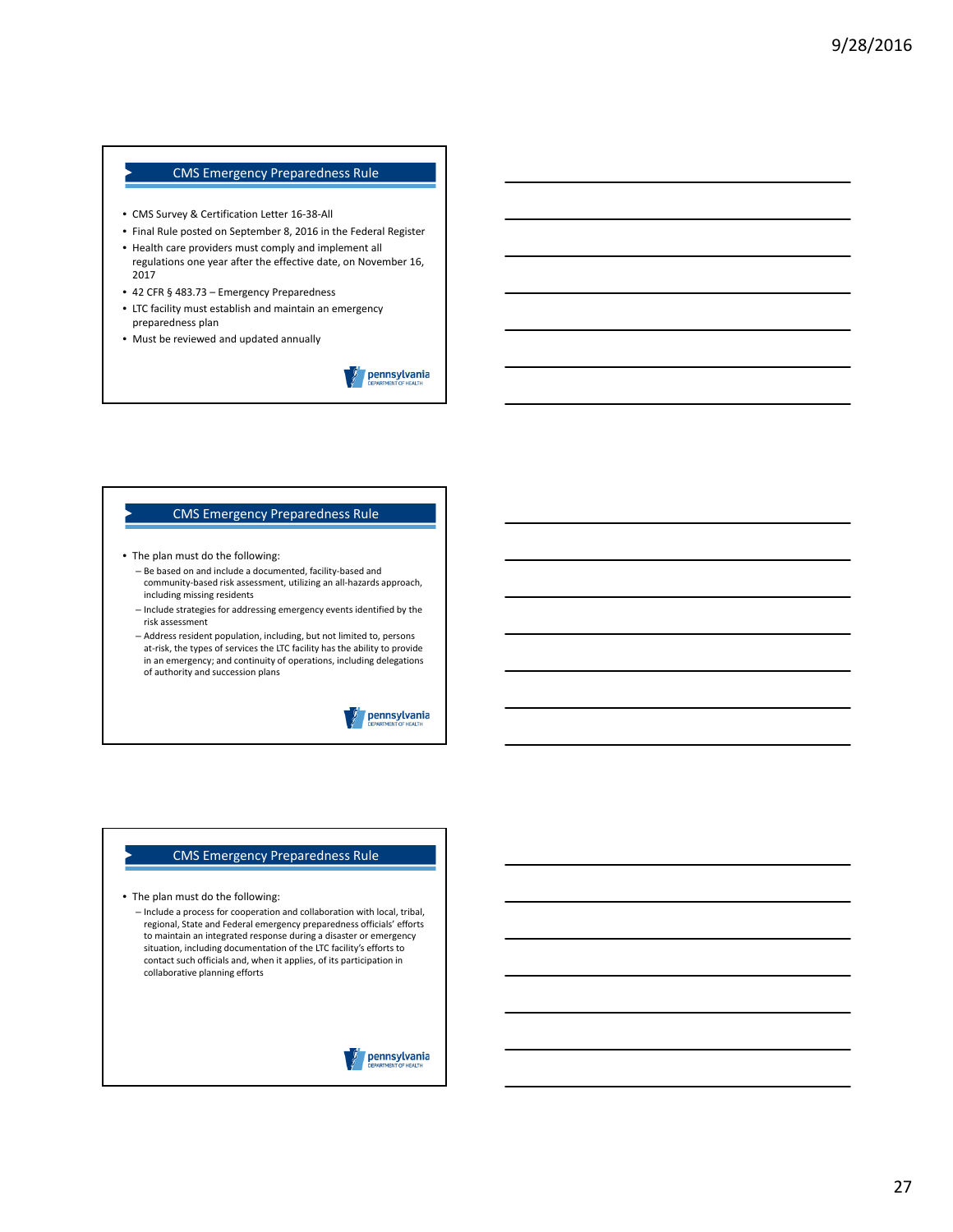- The LTC facility must develop and implement emergency preparedness policies and procedures, based on the emergency plan
- The policies and procedures must be reviewed and updated at least annually

pennsylvania

#### CMS Emergency Preparedness Rule

- The policies and procedures must address the following: – Provision of subsistence needs for staff and residents, whether they evacuate or shelter in place, to include:
	- Food, water, medical and pharmaceutical supplies
	- Alternate sources of energy to maintain:
		- Temperatures to protect resident health and safety and for the safe and sanitary storage of provisions
		-
		- Emergency lighting Fire detection, extinguishing and alarm systems Sewage and waste disposal
	- A system to track the location of on‐duty staff and sheltered
	- residents in the LTC facility's care during an emergency
	- If on‐duty staff or sheltered patients are relocated during the

emergency, the LTC facility must document the specific name and<br>location of the receiving facility or other location pennsylvania

#### CMS Emergency Preparedness Rule

• The policies and procedures must address the following:

- Safe evacuation from the LTC facility, to include:
	- Consideration of care and treatment of needs of evacuees
	- Staff responsibilities
	- Transportation
	- Identification of evacuation location(s)
	- Primary and alternate means of communication with external sources of assistance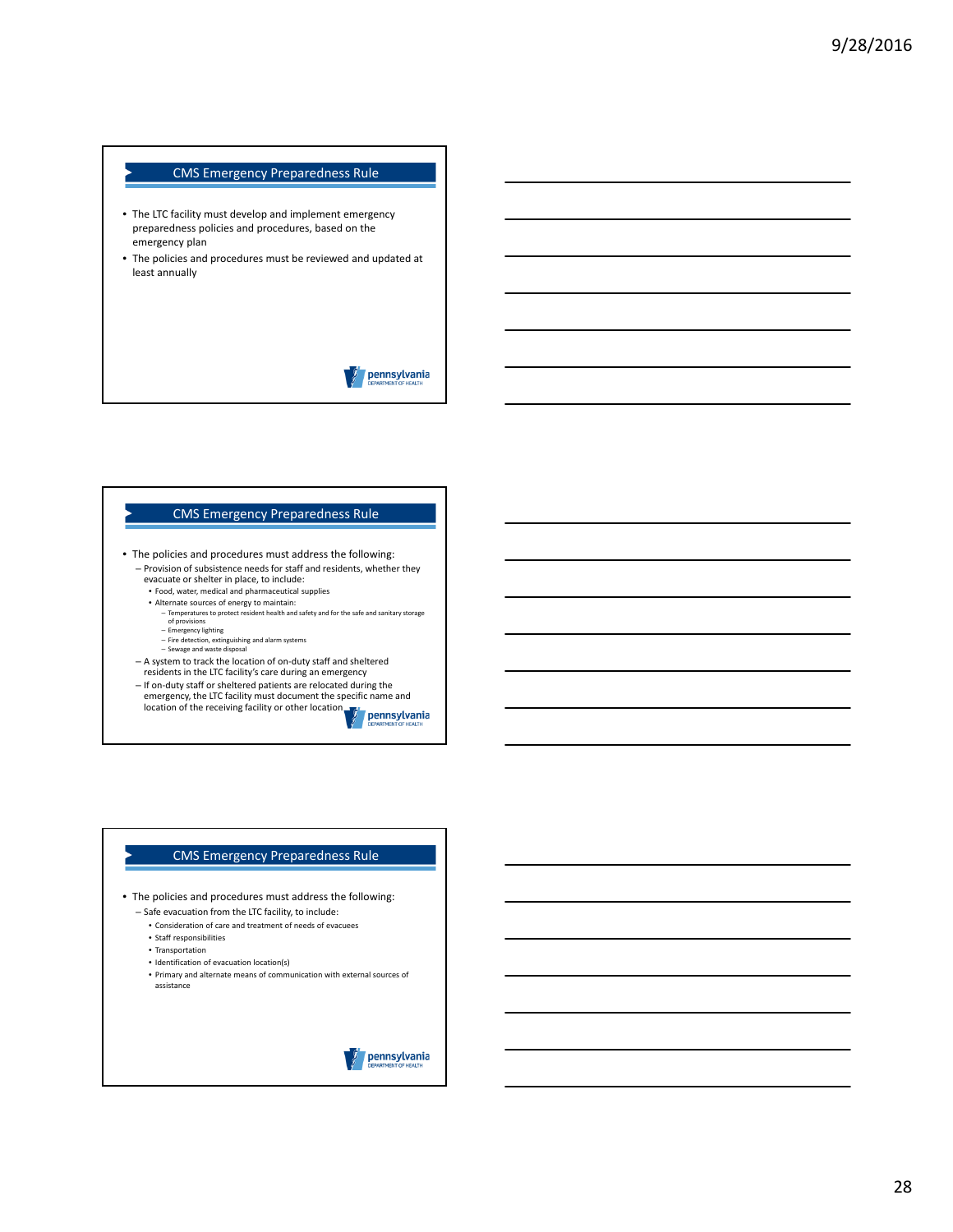- The policies and procedures must address the following: – A means to shelter in place for residents, staff, and volunteers who remain in the LTC facility
	- A system of medical documentation that does the following:
		- Preserves resident information • Protects confidentiality of resident information
		- Secures and maintains the availability of records

pennsylvania

#### CMS Emergency Preparedness Rule

- The policies and procedures must address the following:
	- The use of volunteers in an emergency and other staffing strategies, including the process and role for integration of State and Federally designated health care professionals to address surge needs during an emergency
	- Development of arrangements with other LTC facilities and other providers to receive residents in the event of limitations or cessation of operations to maintain continuity of services
	- The role of the LTC facility under a waiver declared by the Secretary, in accordance with section 1135 of the Act, in the provision of care and treatment at an alternate care site identified by emergency management officials

pennsylvania

#### CMS Emergency Preparedness Rule

• The LTC facility must develop and maintain an emergency preparedness communication plan that complies with Federal, State and local laws and must be reviewed and updated at least annually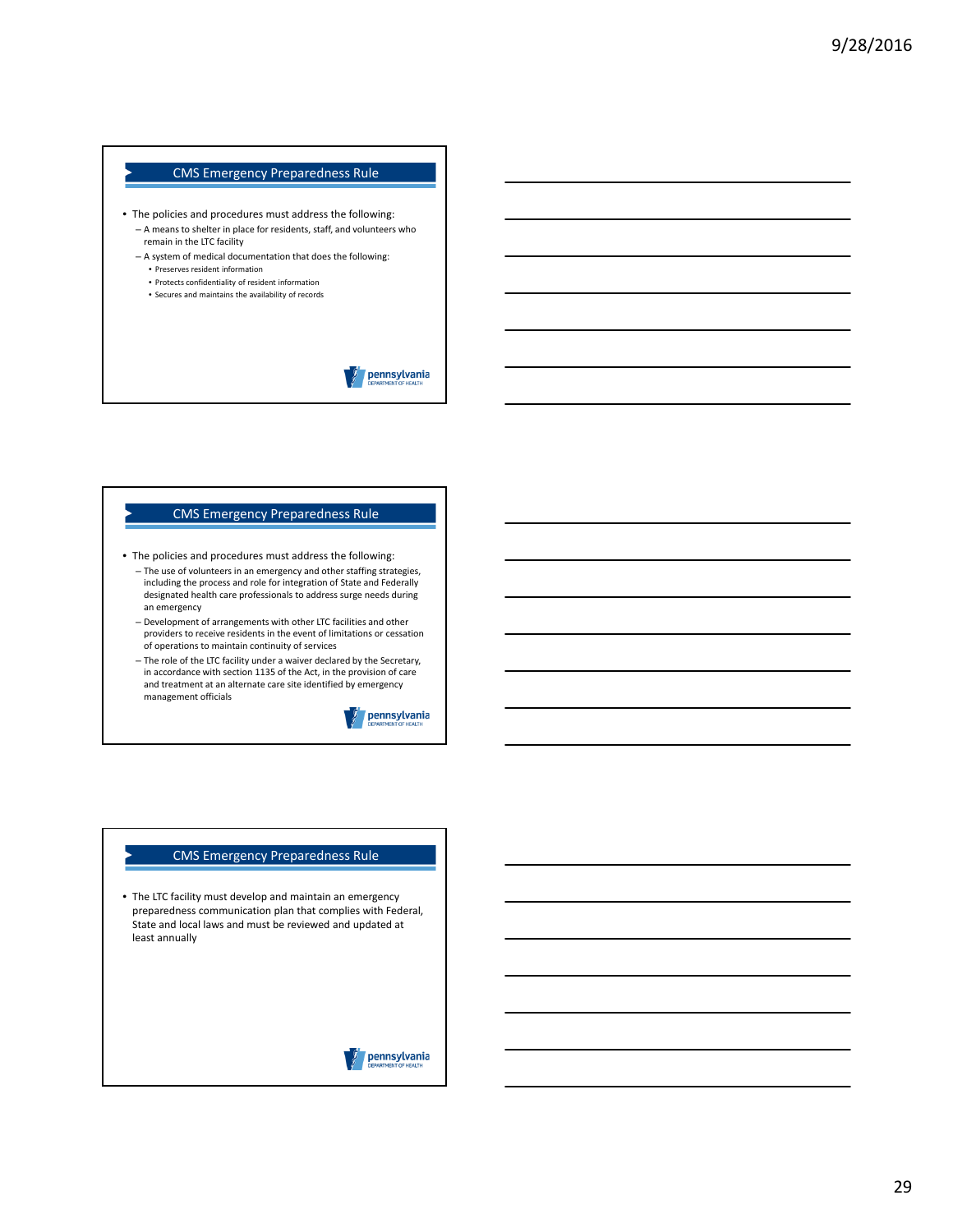- The emergency preparedness communication plan must include:
	- Names and contact information for the following:
		- Staff
		- Entities providing services under arrangement
		- Residents' physicians
		- Other LTC facilities
		- Volunteers
	- Contact information for the following:
	- Federal, State, tribal, regional, and local emergency preparedness staff • Other sources of assistance
		-

pennsylvania

#### CMS Emergency Preparedness Rule

- The emergency preparedness communication plan must include:
	- Primary and alternate means for communicating with the following: • LTC facility's staff
		- Federal, State, tribal, regional or local emergency management agencies
	- A method for sharing information and medical documentation for residents under the LTC facility's care, as necessary, with other health care providers to maintain the continuity of care
	- A means, in the event of evacuation, to release resident information as permitted under 45 CFR  $164.510(b)(1)(ii)$



#### CMS Emergency Preparedness Rule

- The emergency preparedness communication plan must include:
	- A means of providing information about the general condition and location of residents under the facility's care as permitted under 45 CFR 164.510(b)(4)
	- A means of providing information about the LTC facility's occupancy, needs, and its ability to provide assistance, to the authority having jurisdiction, the Incident Command Center, or designee
	- A method for sharing information from the emergency plan that the facility has determined is appropriate with residents and their families or representatives

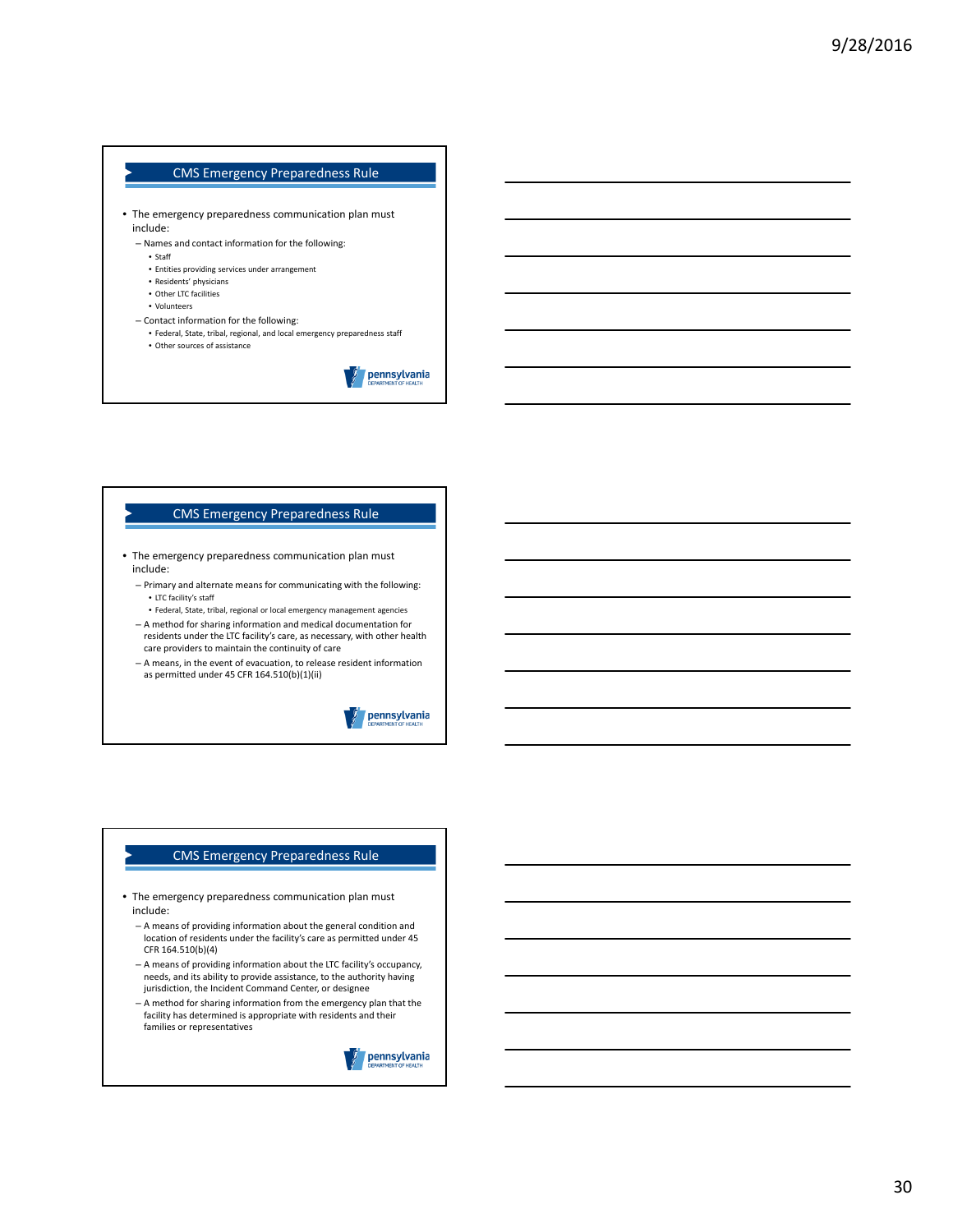- The LTC facility must develop and maintain an emergency preparedness training and testing program that is based on the emergency plan and policies and procedures
- The training and testing program must be reviewed and updated at least annually

# pennsylvania

#### CMS Emergency Preparedness Rule

• Training Program – The LTC facility must do all of the following: – Initial training in emergency preparedness policies and procedures to all new and existing staff, individuals providing services under arrangement, and volunteers, consistent with their expected roles

- Provide emergency preparedness training at least annually
- Maintain documentation of all emergency preparedness training
- Demonstrate staff knowledge of emergency procedures

# pennsylvania

#### CMS Emergency Preparedness Rule

- Testing The LTC facility must conduct exercises to test the emergency plan at least annually, including unannounced staff drills of all of the following:
	- Participate in a full‐scale exercise that is community‐based or when a community-based exercise is not accessible, individual, facilitybased. If the LTC facility experiences an actual natural or man‐made emergency that requires activation of the emergency plan, the facility is exempt from engaging in a community-based or individual, facility‐based full‐scale exercise for 1 year following the onset of the actual event

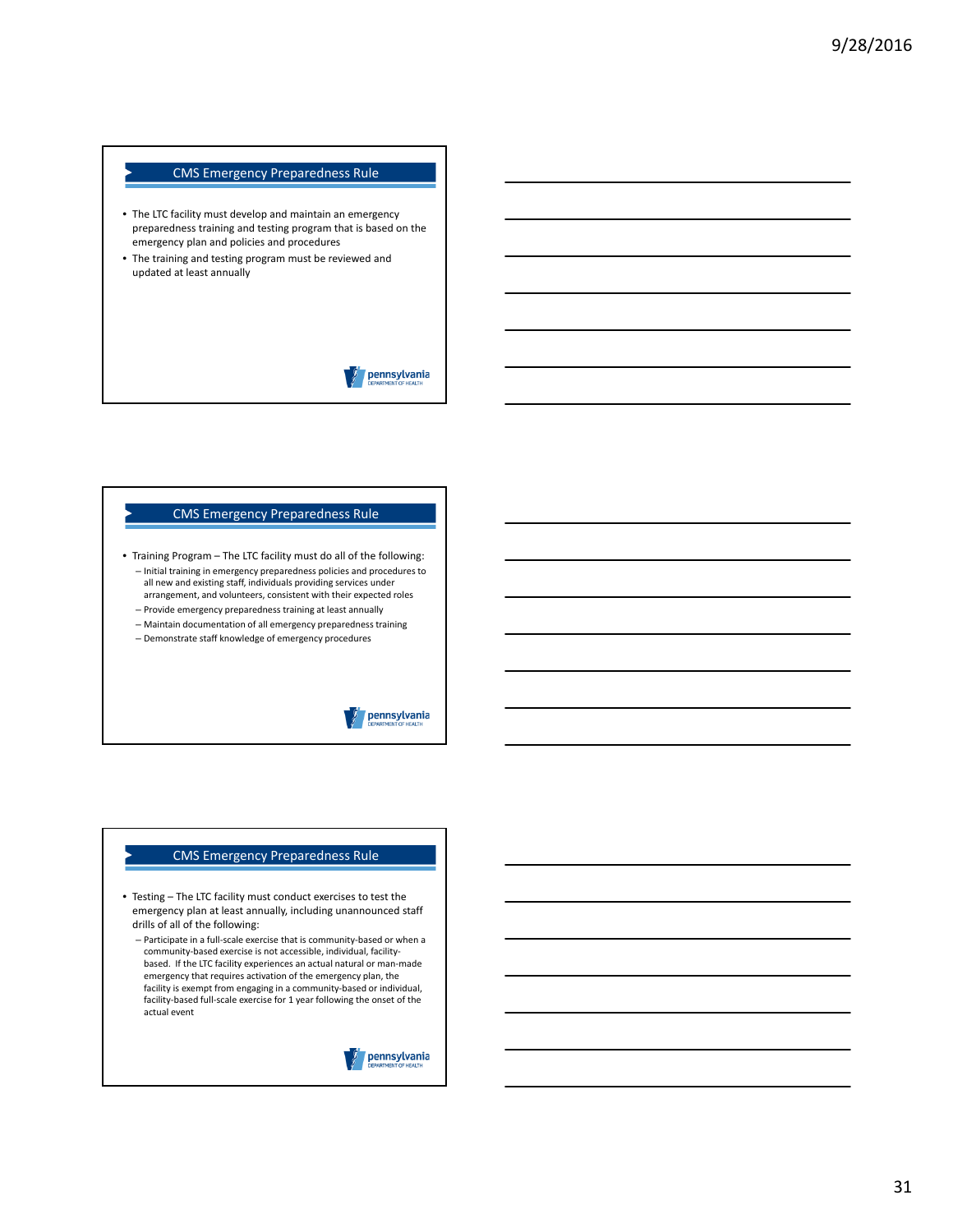- Testing continued:
	- Conduct an additional exercise that may include, but is not limited to the following:
	- A second full‐scale exercise that is individual, facility‐based
	- A tabletop exercise that includes a group discussion led by a facilitator, using a narrated, clinically‐relevant emergency scenario, and a set of problem statements, directed messages, or prepared questions designed to challenge an emergency plan
	- Analyze the LTC facility's response to and maintain documentation of all drills, tabletop exercises, and emergency events and revise the facility's emergency plan as needed

pennsylvania

#### CMS Emergency Preparedness Rule

- Emergency and standby power systems The LTC facility must implement emergency and standby power systems based on the emergency plan, to include:
	- Generator location per HCFC (2012 edition of NFPA 99)
	- Emergency power system inspection, testing and maintenance requirements of the HCFC
	- Onsite fuel source to power emergency generators and plan for how to keep emergency power systems operational during the emergency, unless the facility evacuates



#### House Bill 264

- House Bill 264 Carbon Monoxide Alarms
- Signed into law by Governor Wolf on June 23, 2016 with a 90 day effective date
- By September 24, 2016, all nursing homes must comply, and the Department of Health is to enforce compliance

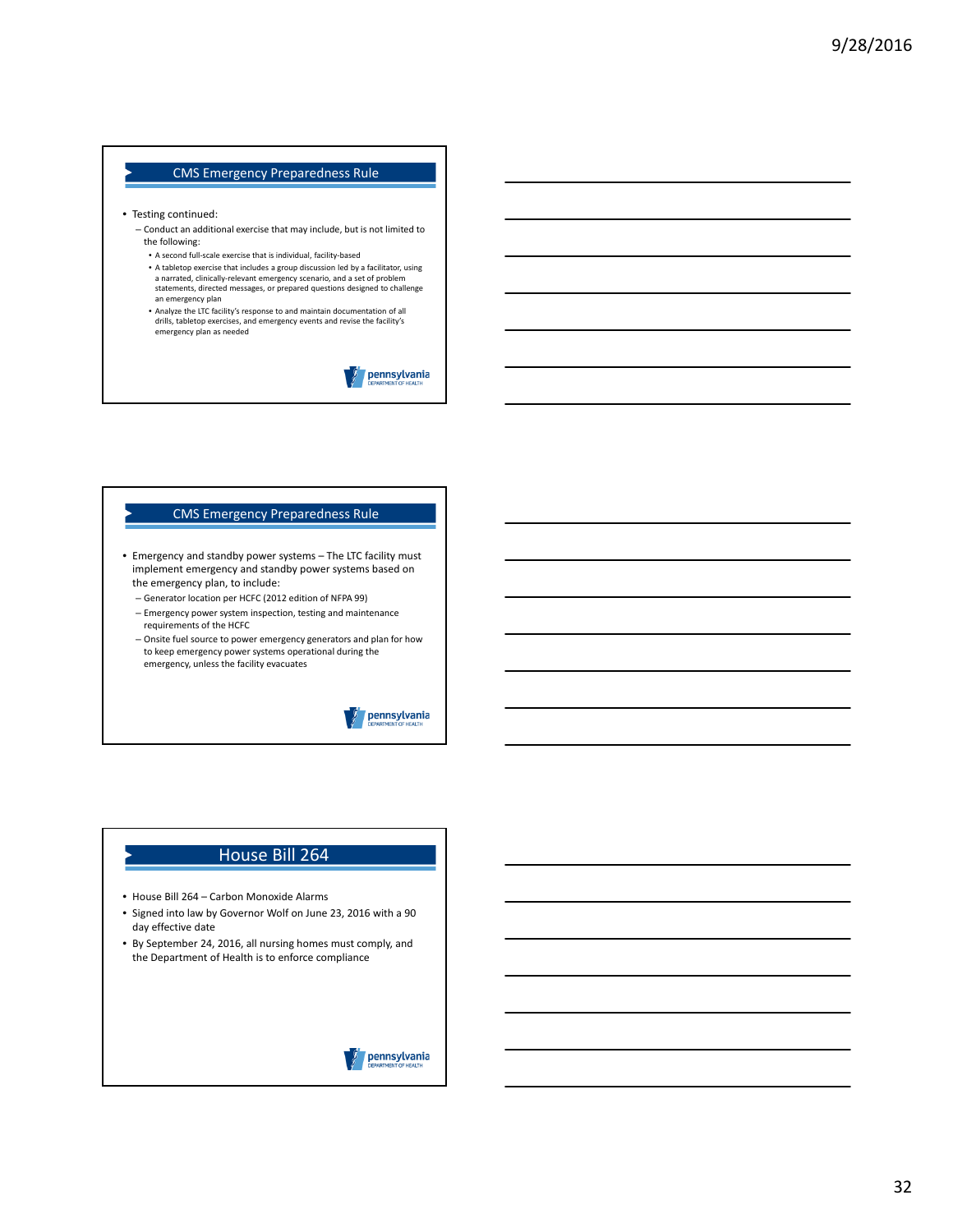# House Bill 264

- Installation
- An approved carbon monoxide alarm at a care facility shall be installed in close proximity of, but not less than 15 feet from, any fossil fuel‐burning device or appliance
- If the approved carbon monoxide alarm cannot be heard by the staff on duty on a specific floor or wing of the facility, a single approved carbon monoxide alarm shall be installed where it can be heard by the staff on duty in addition to the alarm installed

pennsylvania

### House Bill 264

- Installation
- If there are resident living units or bedrooms located between a fossil fuel burning appliance and any additional approved carbon monoxide alarm required, a single additional approved carbon monoxide alarm shall be installed in a central location on the same level as the resident living units or bedrooms

### pennsylvania

#### House Bill 264

- Testing and replacement
- Carbon monoxide detectors and alarm systems installed at a care facility shall be tested and cleaned as indicated in the manufacturer's guidelines
- If the unit operates by a battery, the battery may not be removed for any length of time beyond that necessary to change the battery
- The battery shall be labeled with the date of installation and replaced at least once annually or at such time as the unit signals a drained or failing battery, whichever is sooner

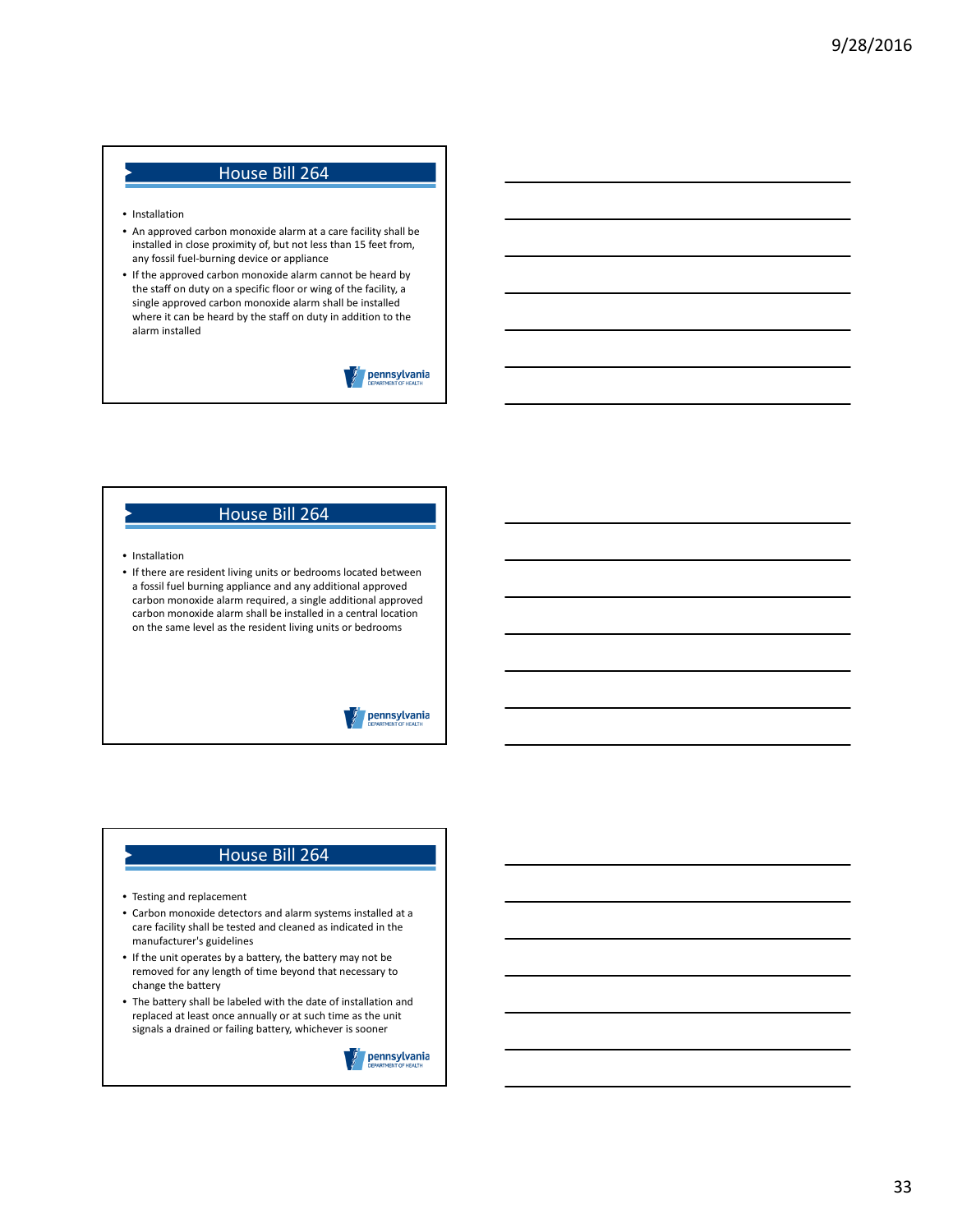# House Bill 264

- Evacuation and alarm protocols
- In the event that an alarm sounds, the care facility staff shall:
- Take immediate action to introduce fresh outside air into the care facility by opening available windows and doors, where not an additional risk to residents
- Contact emergency services in accordance with the care facility's written policies and procedures relating to carbon monoxide alarms and evacuations

pennsylvania

# House Bill 264

- Evacuation and alarm protocols continued
	- Move residents to the nearest source of fresh outside air, account for all residents and remain with the residents until first responders arrive and assess the need for evacuation
	- Evacuate residents when first responders consider an evacuation necessary

### pennsylvania

# House Bill 264

- Nothing is this act shall be construed to require care facilities to conduct drills specific to carbon monoxide
- Note: If alarms are installed as a detection system, it must comply with NFPA 72 and NFPA 720
- Note: If the facility must contact emergency services per facility policy, then it must have a policy in place